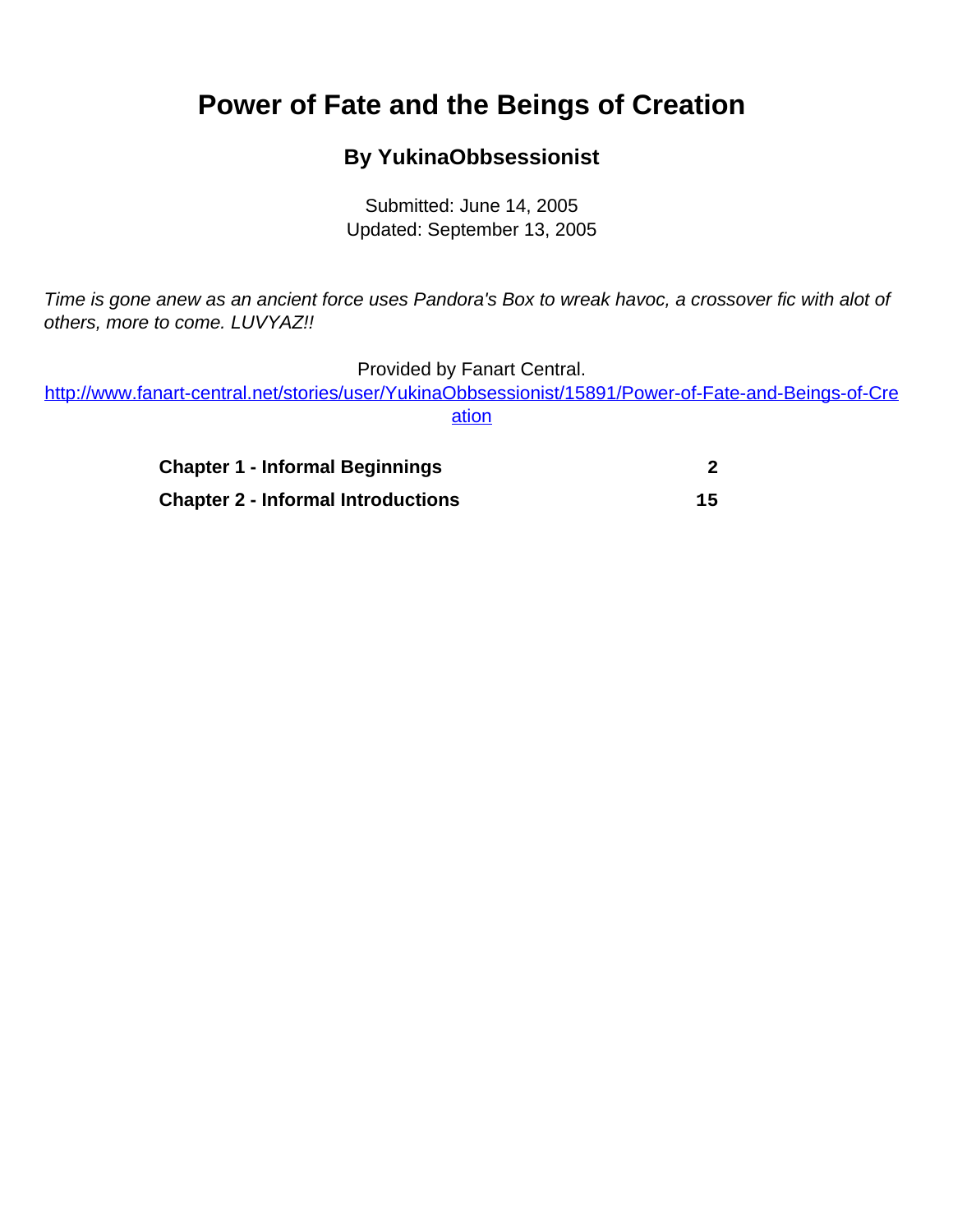# **1 - Informal Beginnings**

<span id="page-1-0"></span>Three years later, Yusuke and Kayko are married, Yukina is living with Kuwabara, who is attending university, Kurama is hanging around and with his mother Shiori, and Hiei is with Mukuro in the Demon World. Obviously alot has happened in between and after, this particular story is taking place after. Also, after the two Yu Yu Hakusho movies. This story is mine, and no, I'm not the author person of Yu Yu Hakusho. I'm going to make it kind of like how a movie would be, with little switches and weird beginnings and titles and stuffz. Enjoy! Luv yaz! XOXO

\*Three shadowy figures stare down at a swirling mass of liquid, glowing, with a small orb floating slightly in the dead center.\* One of them murmers, "The balance of power is once again shifting." Another nods and murmers, "We need the one whose power rivals the fates." The other figure murmers, "We need the greatest power." The first murmers, "She as his leaves only him." The last nods, "We need the most powerful creation ever in or out of existance, that shall or will ever be." The middle murmers, "We need the shifter, the most awesome of all."

A boy with midnight black hair has an intent look on his face, focused and calm. His finger pointing on a needle balancing himself upside down with spirit energy, then slowly, stops using spirit energy except to stop the needle from ramming through his finger.\*

"YUSUKE!!!!!!!!!!!"

"AHH!!!!" \*Yusuke falls forward, somersaulting and slamming into a wall and shelf, knocking over several books and covering him with dust. \*Annoyance mark\* "Kuwabara! You idiot, whats the big idea?"

Kazuma Kuwabara laugh, "Ha, you look hilarious! Hey wait, I'm not an idiot!"

Yusuke stands wiping himself off, "Coulda fooled me."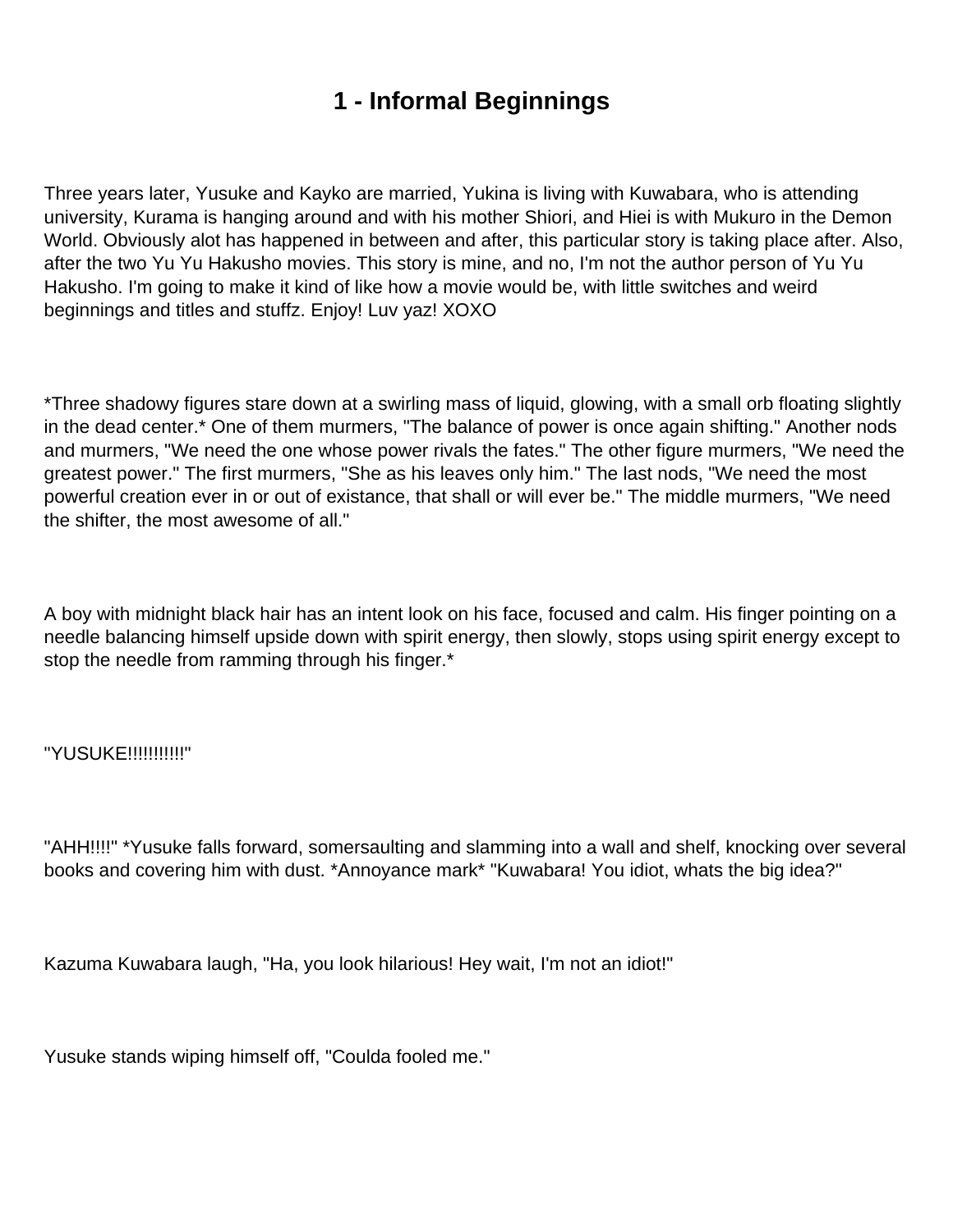Yusuke chuckles, "Nevermind, you spend all your time at the university and you haven't changed a bit."

Kuwabara straightens up, "At least some of us can go to a university."

Yusuke sticks a finger in his ear and ignores him, "So what's the big idea?"

Kuwabara snaps his fingers, "Oh yeah, Koenma has a mission for you."

Yusuke shrugs, "You can tell Koenma to shove it, I'm taking a lonnnnng break." Yusuke tilts his neck back and forth, cracking several bones in it, causing Yusuke to rub his neck.

"Don't be dumb Yusuke, I'm serious."

"Yeah, well so am I."

"Well, that just won't do Yusuke, and wow, you actually called me by my name." A tall, teenage boy, with the word Jr, on his head smiles and holds his hand up in a gesture of greeting, "Yo."

"AHH!!!!" Yusuke throws his hands up and leans back balancing on one foot and stares at Koenma, then settles back into a normal stance, "Stop doing that!"

Koenma raises his eyebrows grinning, "Why, because you find me so intimidating?"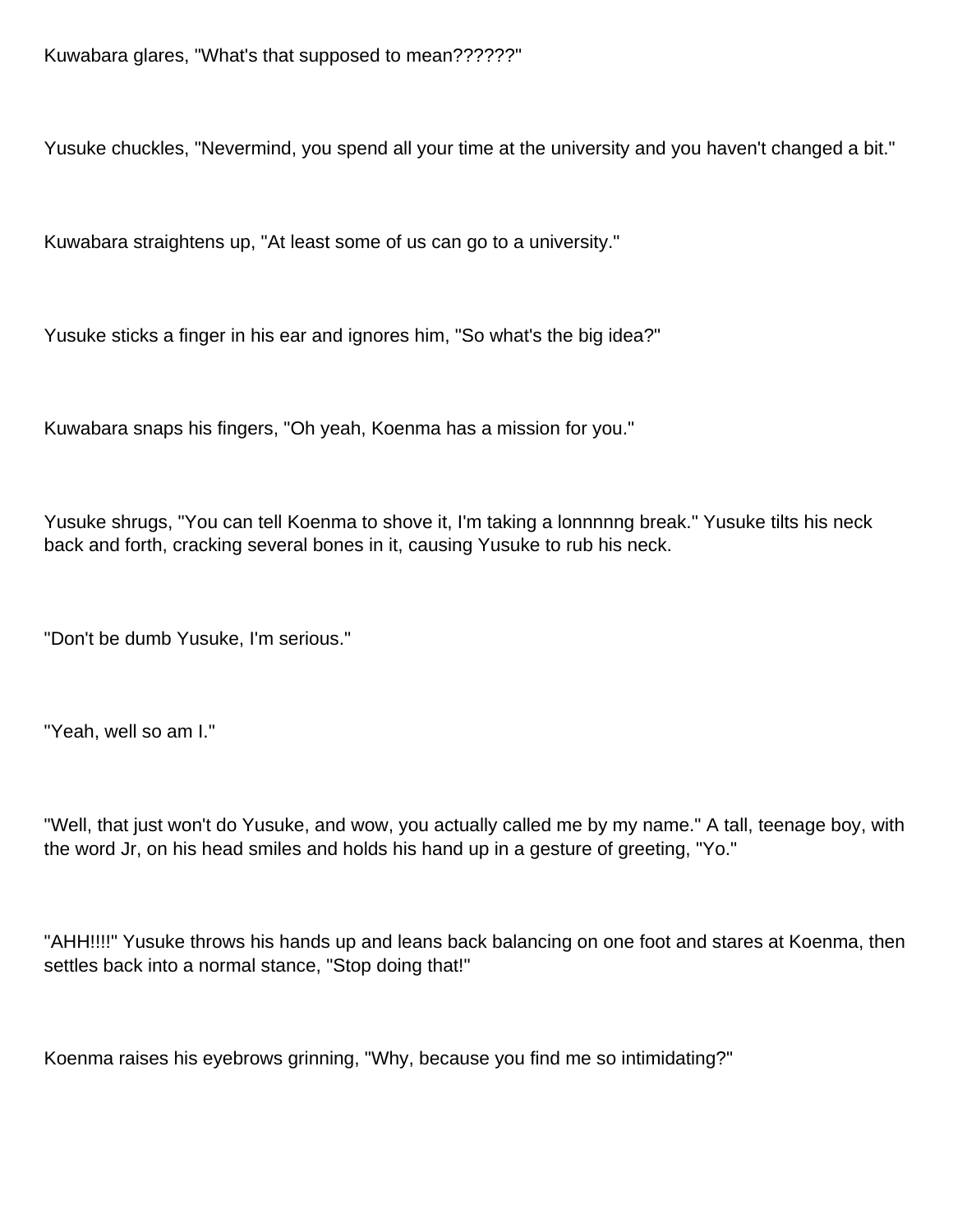Yusuke rolls his eyes, "No, because I'll end up punching you, whether by accident or on purpose."

Kuwabara waves his arms up and down, "Hello, Koenma, you said you had a mission."

Koenma eyes register recognition and he nods, eyes narrowing, "That is correct, I have recieved information that there may very well be another rise of trouble soon."

Yusuke straightens slightly, and seems genuinely interested, more than usual, "What is it?" His eyes take a strange curious look.

Koenma regards him oddly, " Is something wrong?"

Yusuke shakes his head, "Just a little tired."

Koenma decides to dismiss it, "Well, this goes far back and coincides with many other things and such, partially myths and legends and fables."

Yusuke and Kuwabara both look confused, Yusuke responds, "English please? Nice and plain."

Koenma raises an eyebrow and mutters, "Idiot."

Yusuke gets an annoyance mark, "Watch it toddler."

Koenma coughs and starts talking, "I'll try and make this nice and easy for you, every country in the world has its own stories, legends, fables, myths, all that stuff. There are occasions where the stories differ slightly but are the same, this is one of them, but it differs very much, only one seems to be well known, the others have been lost or are very rare. In the Greek myth there is story about Pandora's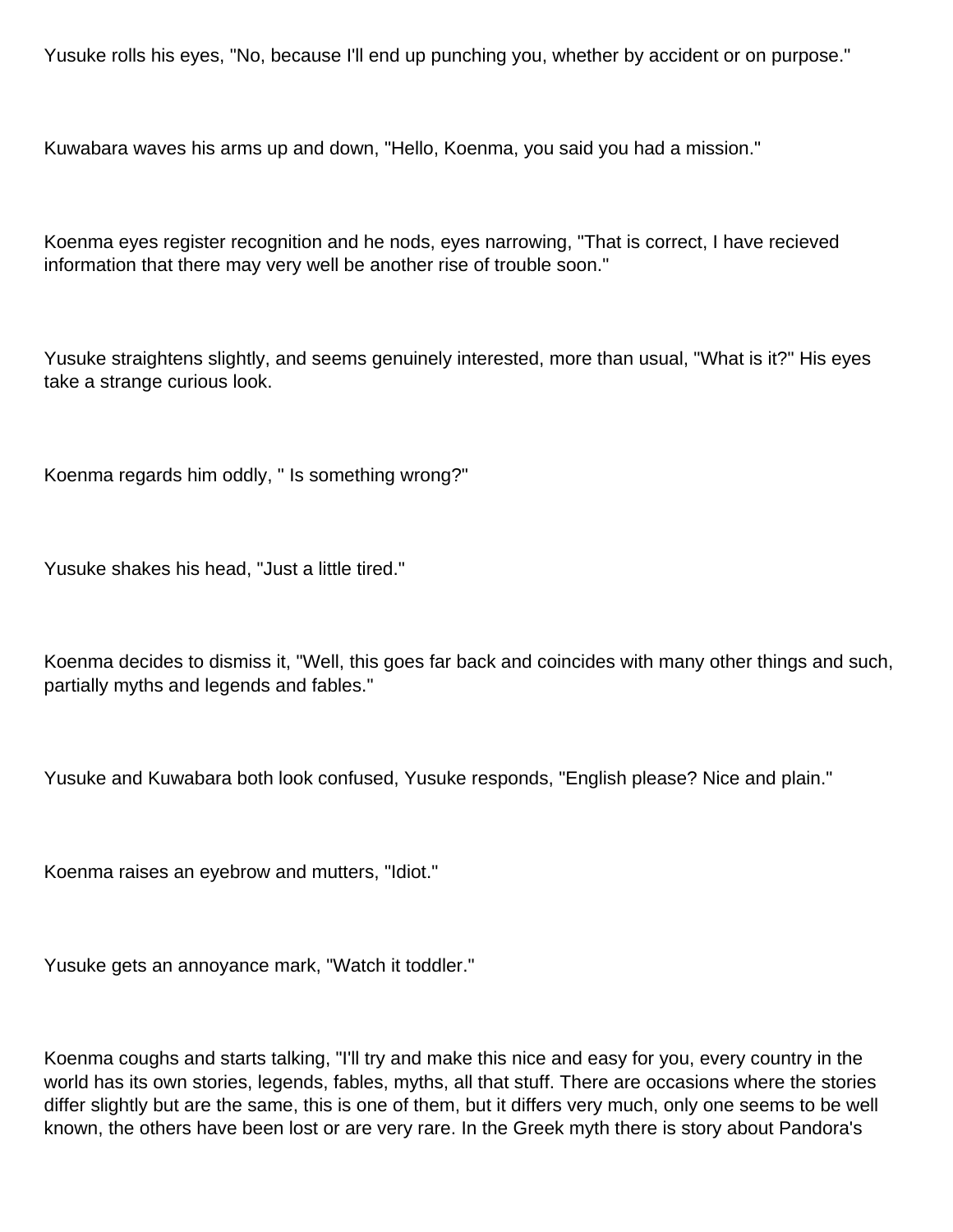Box."

Yusuke ponders this, "I think I've heard that one before, she opened the box of evil things."

Kuwabara nods, "I know that myth."

Koenma nods, "Then maybe you can elaborate."

Kuwabara looks up thoughtfully and a scholarly air seems to take around him, "That story goes from Prometheus, it started when Zeus sent him to deliver gifts to the world's inhabitants, but there wasn't a gift left, he gave away speed, and cleverness, all of that so he wanted to give humans fire. Zeus wouldn't allow it because he knew it would cause trouble, and it did. Prometheus snuck and gave them fire and taught them how to cook meat and cheat sacrifices and Zeus had him chained to a rock and sent a bird to peck out his liver each day, he was later saved by Zeus's son Heracles, and then Zeus sent Epimetheus, Prometheus's brother, a gift, Prometheus warned him not to accept gifts from Zeus but he did. Zeus made a wife for him, he made all the gods and goddesses give it a gift, and it was a beautiful woman, which Epimetheus took for a wife. She was given by the gods and goddesses a box which she was told must never be opened, however when her husband was away one day, the strong curiosity they had given her was too much, she opened the box. That released all the evils upon the world, hate, greed, despair, cruelty, and all the others, she couldn't stop them and in the bottom of the box the one thing left was hope."

Yusuke stares at Kuwabara shocked, "You actually have a brain. Wow!"

"Shut up Yusuke!"

Koenma narrows his eyes and they quiet, "Thats right, we were unable to find complete other stories, just small references to the stories themselves in several places."

Yusuke shrugs, "So what's the big deal?"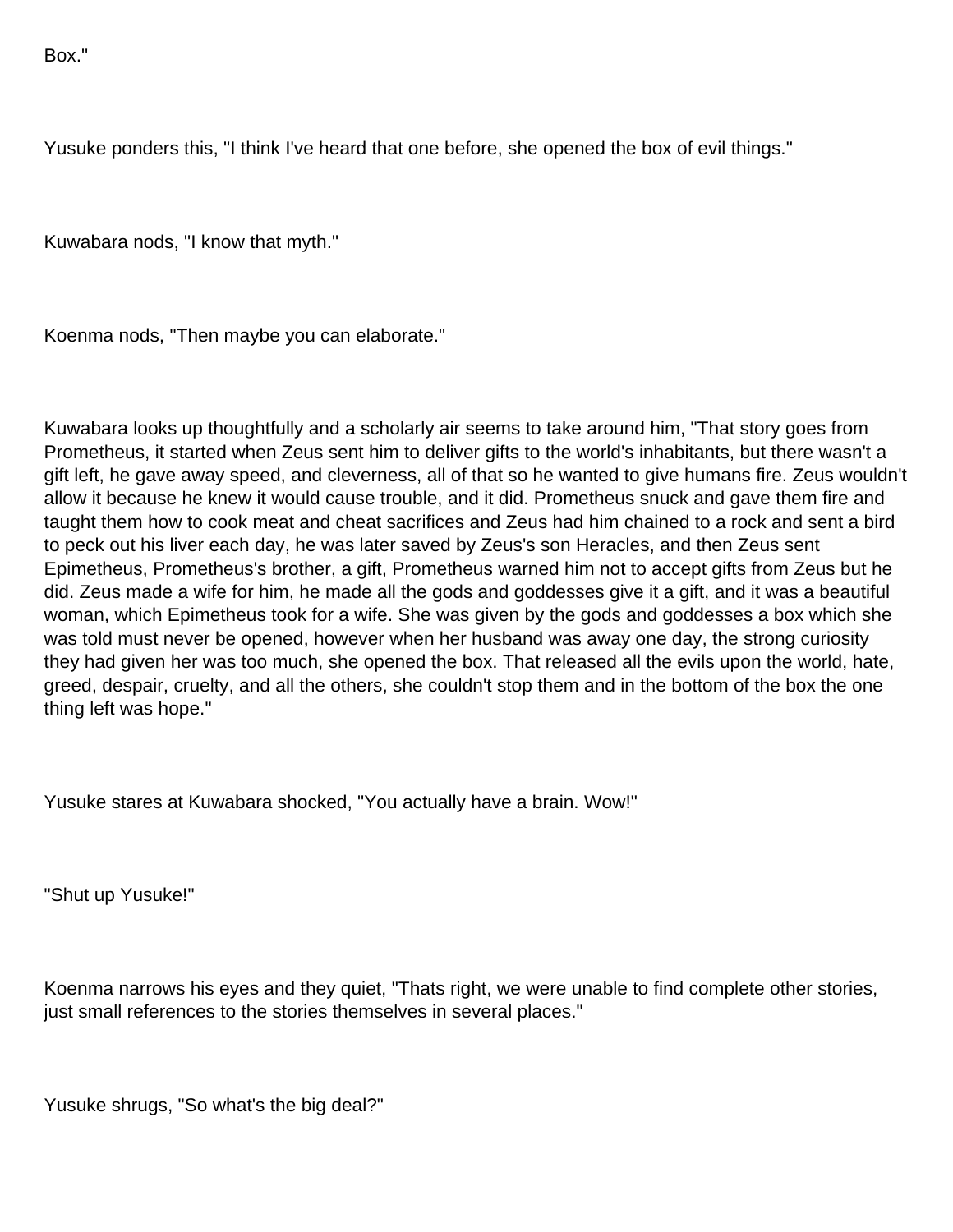"Well it's unclear, but when we looked into the recent shifts in power, that myth came up."

Kuwabara tilts his head, "So, what does that mean?"

Koenma looks down, "We don't know, but I doubt its good."

\*A red light begins shining, until its so bright, all three have to shield their eyes, suddenly it stops, and on the ground there lay a small silver ball.\*

Yusuke rubs his head, "Ow, what was that all about."

\*The little ball rolls around, and vanishes from view, but not the house."

Koenma kneels down and holds his throat, and begins choking.

Yusuke yells, "HEY!" Then, kneels down by Koenma, "What's wrong Koenma?? Koenma?? KOENMA!"

Kuwabara hits Koenma's back hard and Koenma falls forward and coughs up blood, Kuwabara kneels down anxiously, "What's he choking on?"

Yusuke turns Koenma over and opens his mouth and something shiny floats out. Then Koenma's eyes glaze over and he lies unmoving, and his body becomes cold.

Yusuke stares at Kuwabara shocked, "He's....dead."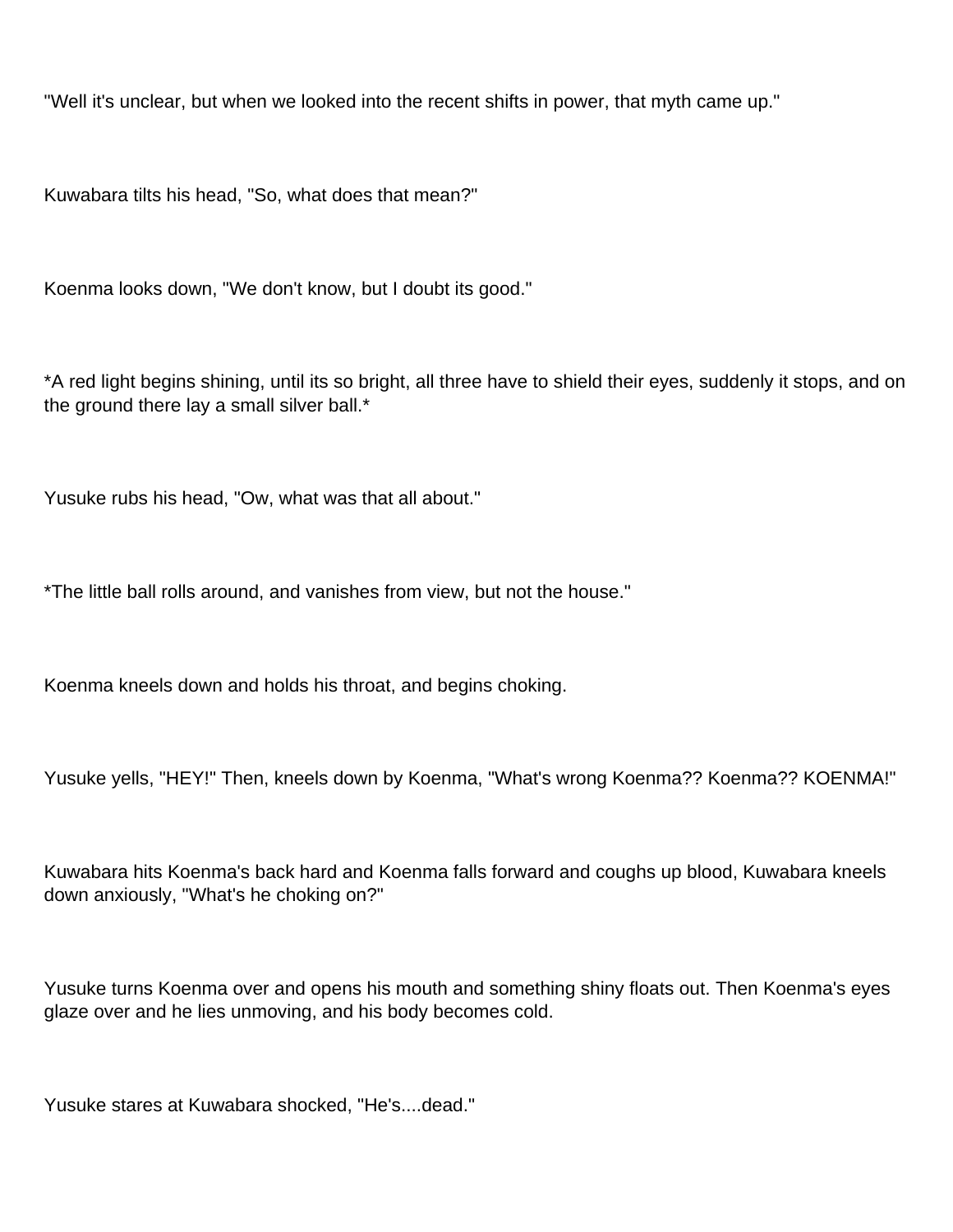The glowing thing is unseen by Yusuke and Kuwabara and floats slowly hovers gazing without seeing, then vanishes.

\*Somewhere, a small silver box stands on a stone tablet and it creaks open slowly, and glows slightly, then shuts again. A figure stands near it chuckling, deep and gaunt, then it stops, the figure moves into the shadows and it seems to fade."

\*In Spirit World.\*

\*Demons, ogres, and various other attendants run around, more frenzied than usual.\* \*Frantic cries and anxious yells carry throughout the halls\*

\*A girl with bright, sky blue hair, and a pink kimono runs through and runs into a girl with black hair and a navy blue kimono."

The blue haired one looks extremely upset, "Ayame, I'm going to the Spirit Detective."

Ayame nods, "We'll hold up here Botan, don't worry."

"Don't worry! That's all I'll be able to do!"

\*In Demon World\* A short, also midnight black haired boy makes his way to a portal connecting the world to the world of the humans. His eyes are intent, and his face is unreadable, a natural cool seems to flow around him, as well as an undeterminable rage. As he goes, he shimmers, or moves to fast to see unless you are very connected. Normal humans would never be able to see him. He pulls out a sword and slices his hand, trickling blood and ends up in front of a tree, he smears his blood on it revealing a portal, which he jumps into, dissappearing from view, and the portal shuts behind him.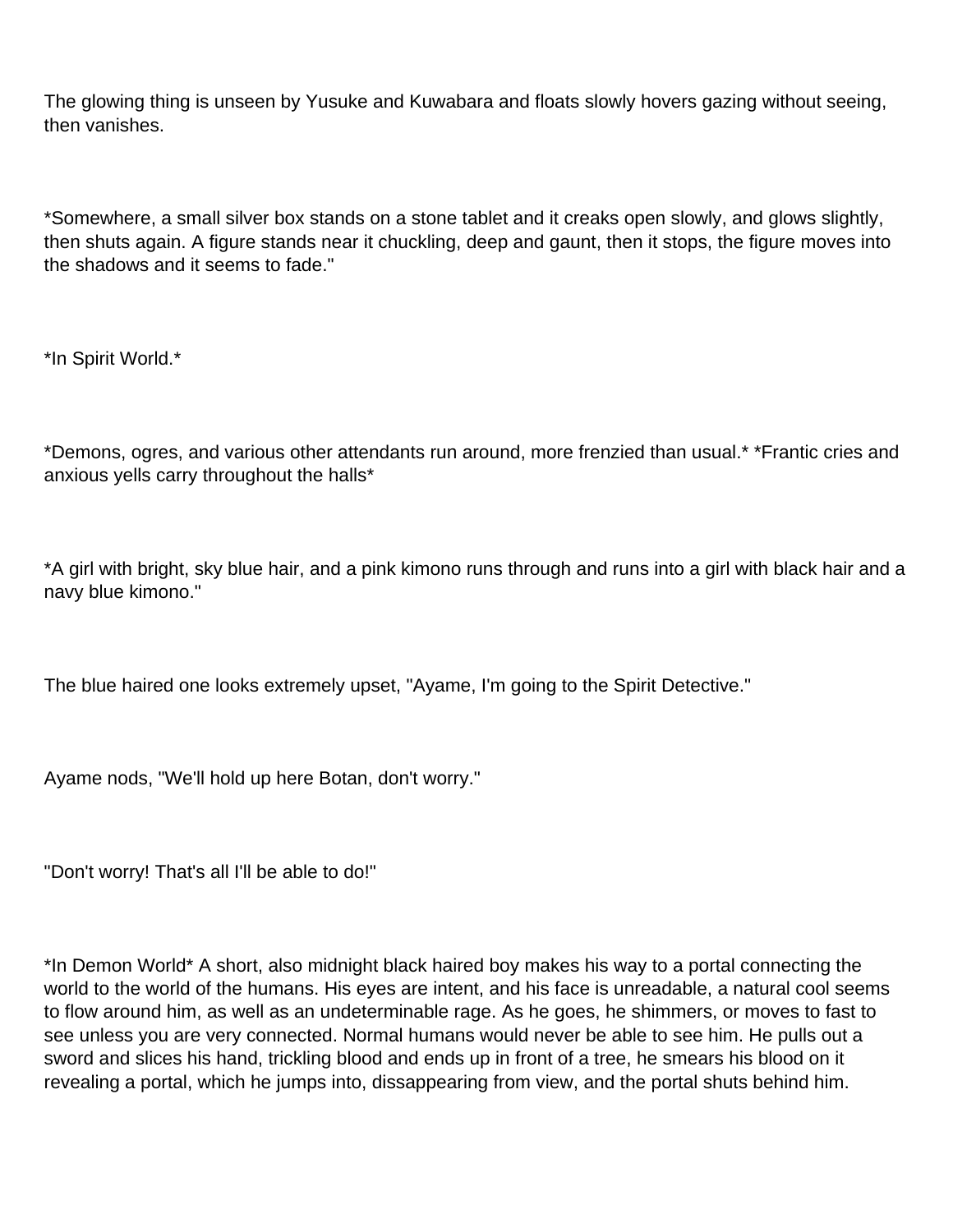\*In human world.\*

\*A boy with bright red hair stands, waiting patiently by a large tree, which opens up, letting out the dark haired boy.\* The boy looks at the red-haired one seemingly startled, "What are you doing here?"

The red-haired boy smiles, "Nice to see you to Hiei."

Hiei stares for a slight second more with a bewildered look, then grins and chuckles, "I should have known, Kurama."

Kurama and Hiei share a knowing and connected glance then Kurama looks up at the sky, "Something is diverting energies, large amounts of energies too."

Hiei nods, "I can sense it in Demon World, theres something there too."

Kurama looks back at Hiei, "Has Mukuro mentioned anything?"

Hiei shakes his head, "Nothing, noone in Demon World has any idea what's going on."

Kurama and Hiei both turn to look in the same direction, "Let's go."

\*Human World Still\*

\*A girl with light blue hair and red eyes shivers and stares at the sky, it's raining now, and the sky is dark and grey.\*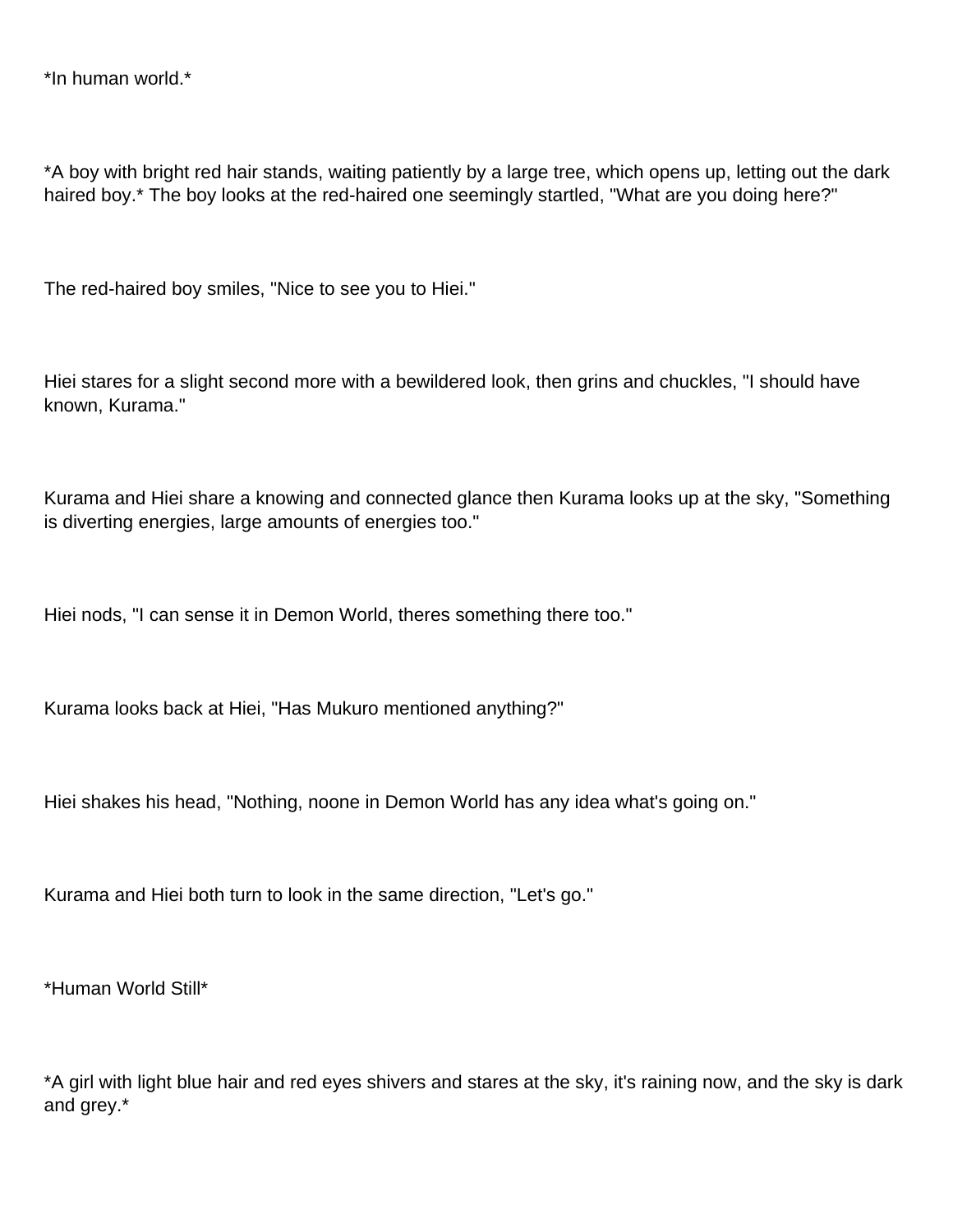\*Two girls walk in, one with brown hair, one with black.\*

The brown-haired one walks right up to the blue-haired and sits next to her, rubbing her shoulders comfortingly then stops, "Yukina, do you sense it too?"

Yukina nods, her eyes still staring at the dark sky, "Shizuru, I feel death."

The black-haired girl sits in a chair in front of Shizuru and Yukina, "What do you mean, like someone died?"

Yukina moves her head slowly, eyes eerily steady, revealing nothing, "It's not just death, I feel something, more than one, and they are very ancient."

Shizuru's eyes narrow, "I feel only one thing, and it's mean, but more, and ancient?"

Yukina nods, the black-haired girl looks out the window, "Do you think it's something bad?"

Shizuru looks at the girl, "Kayko, everything we can feel seems to be bad, so I'm gonna go out on a limb here and say yeah, it's bad."

Kayko looks from Shizuru to Yukina, "Are you alright?"

Yukina stares at Kayko for a moment, eyes unreigistering, as if not hearing or seeing her, then she murmers, "I don't know."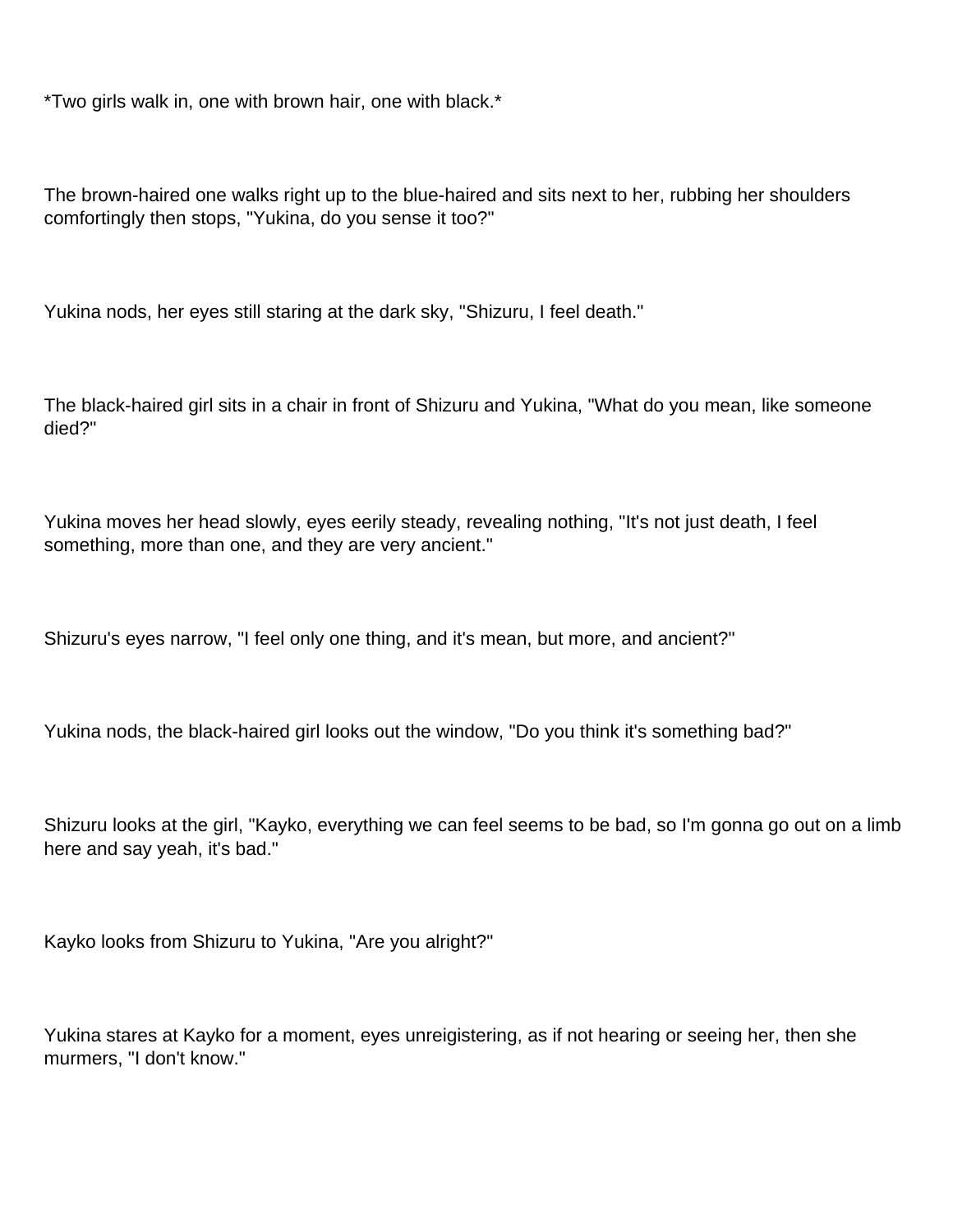Shizuru stares heavily at her, "Kayko's right Yukina, you do look paler than usual."

Yukina starts to say something, then grabs her stomache gasping. She kneels over in pain and suddenly stops moving altogether, and then her color starts to drain. Starting from her hair she loses all color, turning white, black, and grey.

Kayko and Shizuru instantly rush to her side, "Yukina!"

Yukina doesn't move, her eyes are glassy and she stares, she breathes softly but her eyes are empty and blank.

\*Lightning rumbles in the sky, noone seems to notice.\*

\*Human World: Yusuke's House\*

\*Koenma's body is propped up on the couch, eyes closed.\* \*Yusuke sits on the table in front of it staring at it intently\*

Kuwabara rushes in, "Botan's here Yusuke."

Botan walks from behind him and rushes to Koenma's side with tears dripping down her face, "Oh no, Koenma, please wake up, please." She chokes up and starts to cry.

Yusuke pulls her up and hugs her to him, she puts her arms around him clutching his shirt and burying her face deep into it, sobbing uncontrollably.

Yusuke rests his chin on her head gently, and hugs her, rubbing his hand on her back comfortingly, he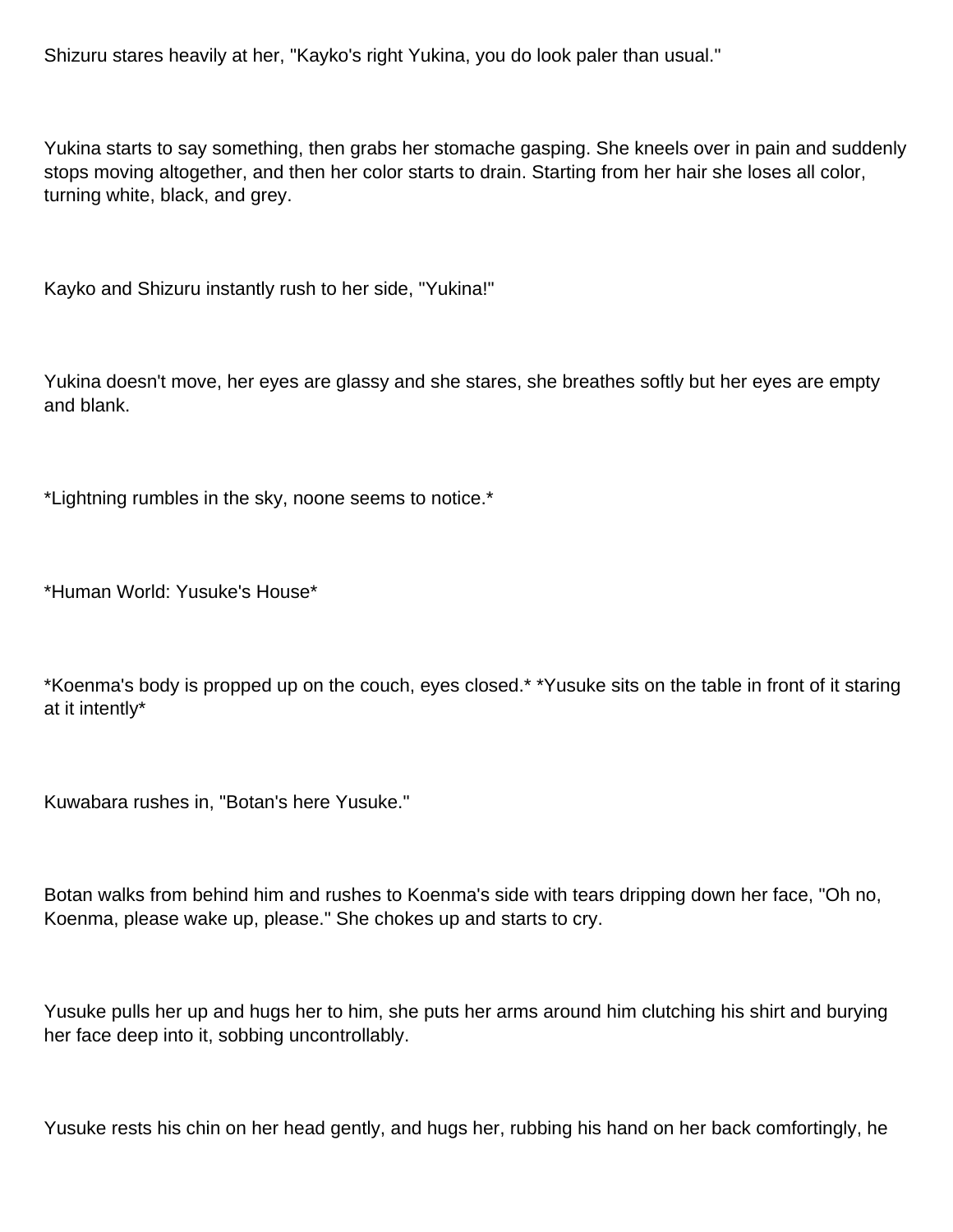murmers softly, "Shhh, it's gonna be okay Botan."

Kuwabara doesn't look very surprised by Yusuke's display of kindness and puts his hand on Yusuke's shoulder. Yusuke regards Kuwabara with little emotion, eyes blank. Kuwabara pats Botan's head and she pulls away from Yusuke and wipes her eyes, then hugs Kuwabara, he hugs her back tightly. Then, he lets her go and puts his hand, this time, on her shoulder.

Yusuke stares at Botan, "What's going on, whats' this all about?"

Botan shakes her head, "I'm not sure..."

Yusuke suddenly falls, gripping his head tightly.

Botan screams, "Yusuke!"

The door bursts open and Hiei and Kurama bust in.

Kurama bends down by Yusuke. "Yusuke, what's wrong?"

Yusuke's eyes go from normal to red and fangs come in and out of his mouth.

Hiei puts his hand on Yusuke's head and snaps it back and shocks him with some of his spirit energy, causing Yusuke's eyes to roll back in his head, then shut and he tumbles forward.

Hiei catches him and lies Yusuke on the ground. Yusuke doesn't move for a moment then sits up dizzily.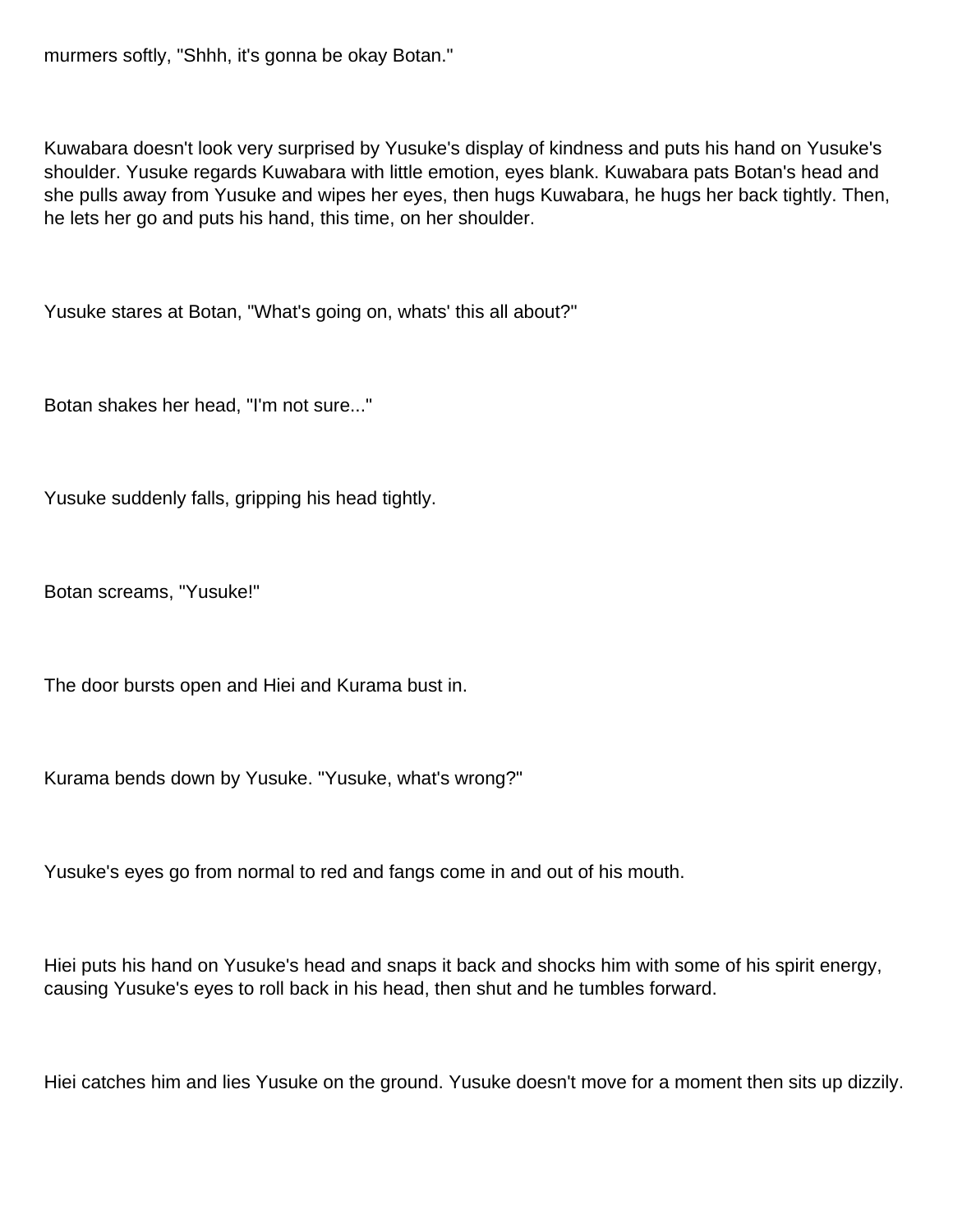Kuwabara helps him up, "What happened?"

Yusuke squints his eyes, "I...don't know..."

Hiei stares at him strangely, "Something's wrong his mind is losing information and he's losing energy."

Yusuke tilts his head as his hands start to fade and become transparent, "Wha????"

A hand squeezes his shoulder and he returns to normal, Yusuke turns to face a robed figure, "Who are you?"

The figure laughs, and pulls back the hood revealing a girl with hazel eyes, long brown and golden curly hair, and tan skin, she smiles, "Heya."

Yusuke reels back, "Wha, who, what, how?"

Hiei shimmers and puts his sword to her neck, pressing it, " Move and you won't have a head."

The girl frowns, she pushes the sword away slowly staring intently at Hiei, who looks baffled.

Hiei re-sheathes his sword and moves back by Kuwabara.

The girl motions and Hiei glares, "What was that?"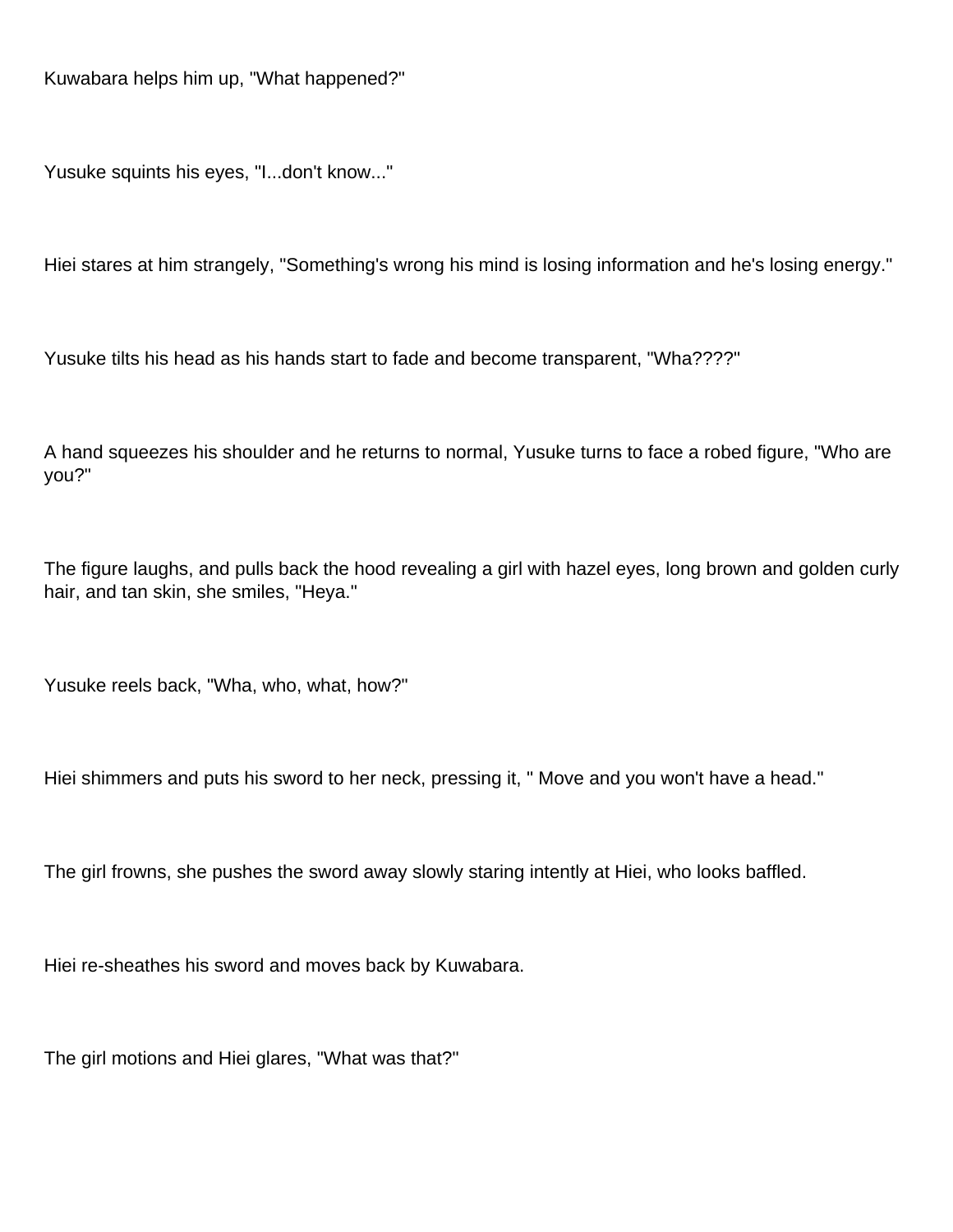The girl tilts her head, "I have powers too, but I can't stay long if I want them to stay."

Kurama stares at her curiously, "Who are you?"

The girl smiles, "I'am Sin, she turns to Botan happily, a pleasure to meet you sister!"

They all turn to Botan questioningly, Botan looks confused, "Sister? What do you mean Sin?"

The girl's smile turns again to a frown, "You are Death, I'am Sin, the physical representation of the thing itself, I have the power of Sin."

Botan swallows, "Seriously?"

Sin nods, "Too true I'm afraid."

Yusuke waves to get their attention, "What's going on here?"

Sin looks back at him, "There is a new force rising, they are using the power of those who possess the purest hearts and souls, they are destroying them, they have attacked you, Koenma, Yukina and there may already be others."

At the mention of Yukina, both Hiei and Kuwabara get horrified looks on their faces, and then immediately bolt out the door.

Sin looks at them then back at the others, "They are also using Pandora's Box, to trap the essence of the Beings of Creation, and thus control them, the beings are people like Botan and I."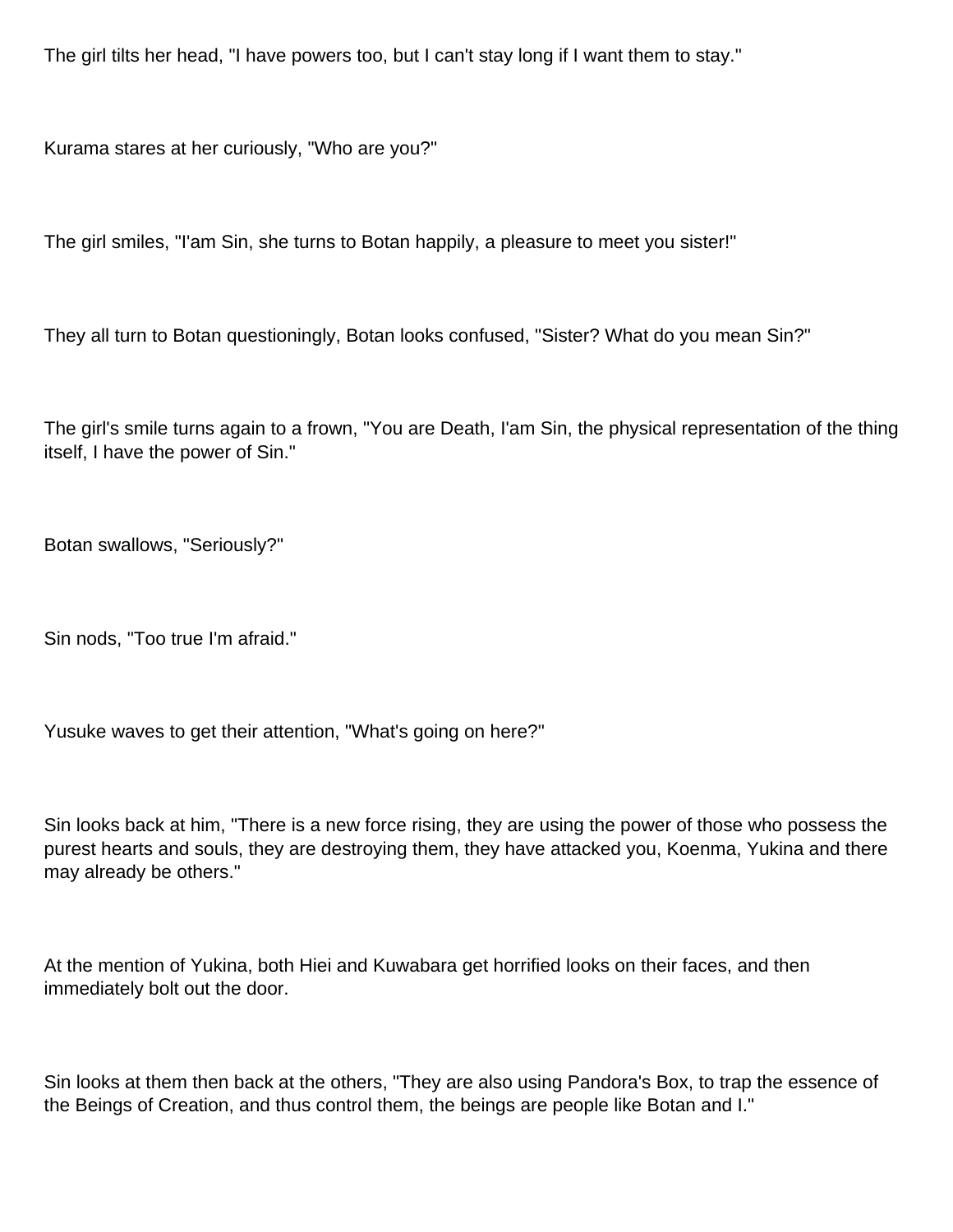Kurama seems to be pondering this, "Why did they attack Yusuke, Koenma, and Yukina?"

Sin looks at Yusuke thoughtfully, "Yusuke is very special, but I can't say to much yet, we are still investigating, Yukina is also one of us, she represents everything, she is Creation, there are several creation beings in each world, one in female, one in male, and then random genders for humans or animals or something else altogether, Koenma represents Spirit World as it's King, and he is the embodiment of Spirit."

Yusuke looks up out the window then back at Sin, "Guess relaxing time is over?"

Sin smiles, "Since when have you ever relaxed."

Yusuke grins, "Never."

Kurama nods, "I'll go get Hiei and Kuwabara."

Yusuke smiles, "Time to save the world, again."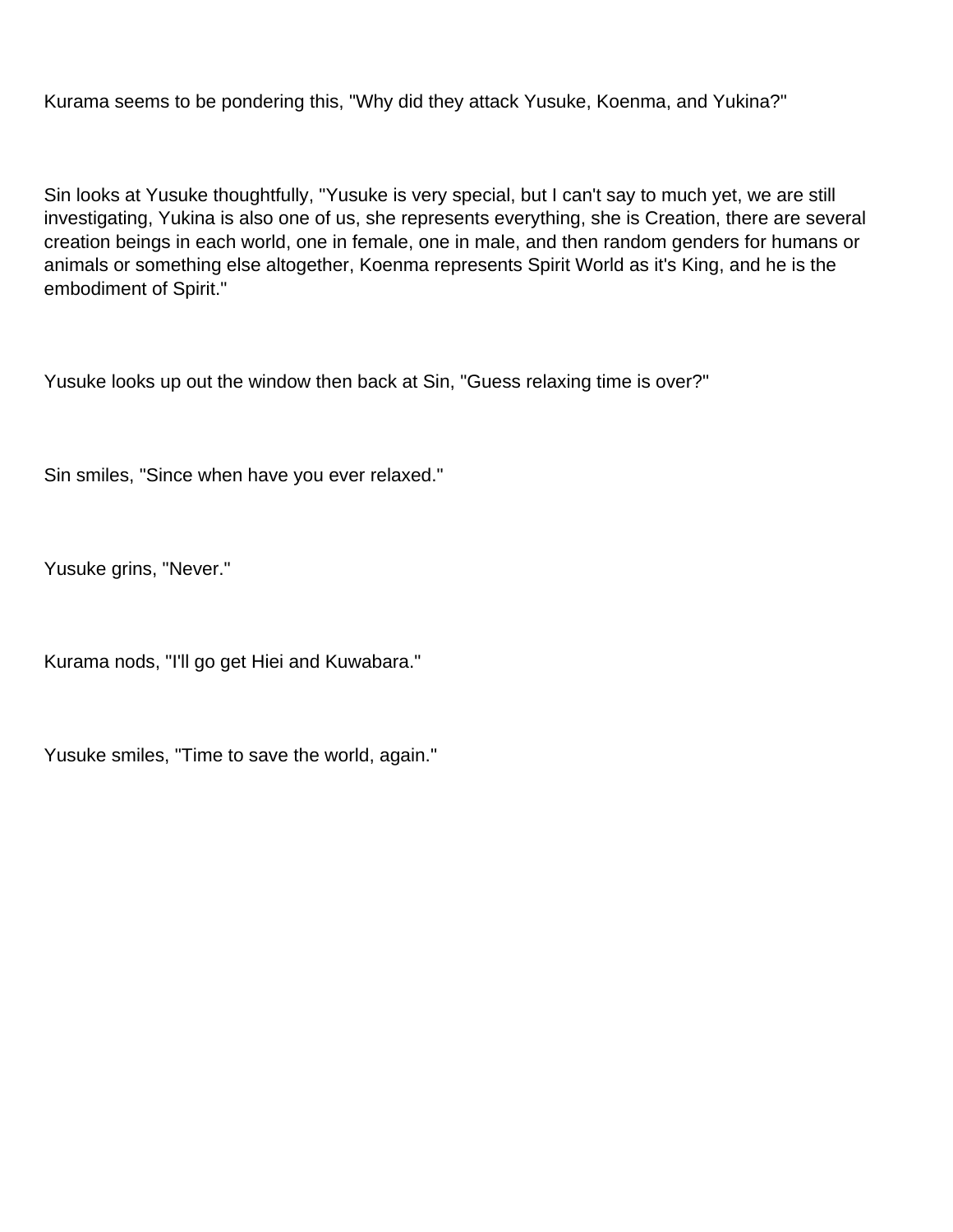# **2 - Informal Introductions**

### <span id="page-14-0"></span>\***Full Metal Alchemist**\*

\*A short, blonde-haired boy with his hair pulled back in a braid sighs, he looks up at the stars and sees one falling and it hits the ground, the boy lifts his head with curiosity, and begins darting with great speed to the area the star was headed.\*

A person seemingly in a suit of armor, calls out, "Edward!" The suit of armor begins chasing the boy.

Edward runs through a small valley and slips in the mud, as he begins getting up the star crashes directly in front of him. It explodes, creating huge ripples of energy, and the ground shakes.

It suddenly stops, and the glowing quells, and on the ground Edward coughs, blood spattering the ground, he falls forward, and just before he hits the ground the suit of armor grabs him and turns him over, "Brother! Brother!"

Edward moans and his eyes open slowly and he tries to focus on the suit of armor, but his eyes keep crossing and he's too dizzy to focus. Protruding from Edward's stomache, is a small, sharp blade, remnants of whatever was there. The suit of armor notices and panics, not wanting to hurt Edward, he stands up holding Edward and begins running, not noticing, the small, silver ball that appeared and dissappeared.

#### \***Demon Diary**\*

\*A boy with silver hair in a hair-tye stands and smiles, a man with black-hair raises an eyebrow and a small smile begins creeping across his face, a red-haired girl, and black-haired boy exchange glances.\*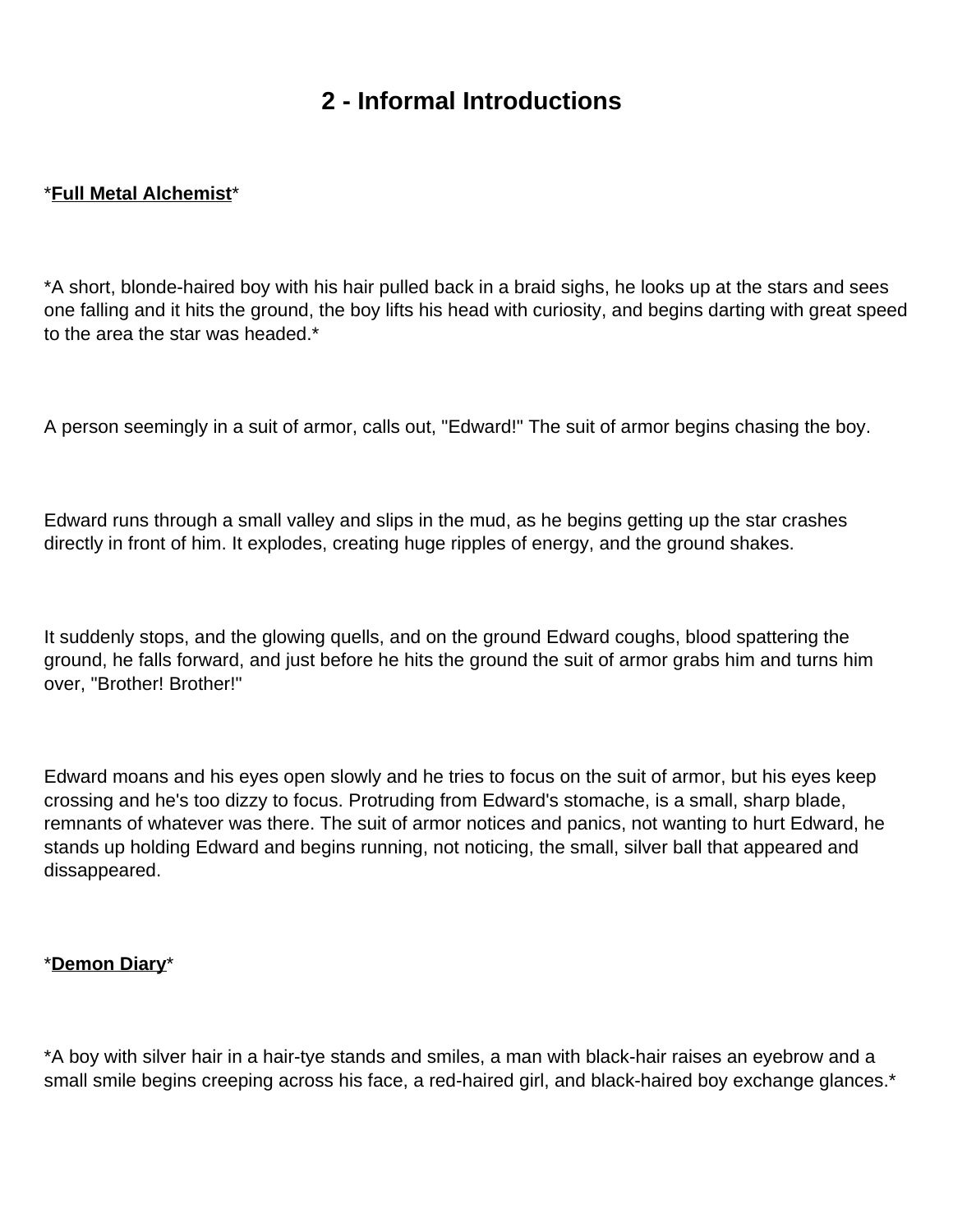The red-haired woman snickers, the black-haired boy chuckles, causing the black-haired man to glare. The woman murmers, "Uh oh Chris, Eclipse is getting into one of those moods."

The boy gets a slightly nervous, slightly amused look, "Erutis, you don't think...?"

Erutis coughs, "Raenef, you should take a break!"

The silver-haired boy smiles, "Maybe later, I have to finish!"

Raenef bends back down to the spell he was working on, "I'm almost done."

Eclipse bends down by him, "Master Raenef, are you sure your not too tired?"

Raenef smiles and nods, "Yup, thanks for your concern though." \*He goes into \*sparkle\* mode.

Erutis looks up at the sky then back at Raenef and smiles, then gasps.

Raenef looks up, "Why is it getting so much darker"

\*A figure stands to the corner of a tree, it's a boy and it smiles, then vanishes, leaving behind a shiny, small orb, which dissappears into the area.\*

\***Rouroni Kenshin**\*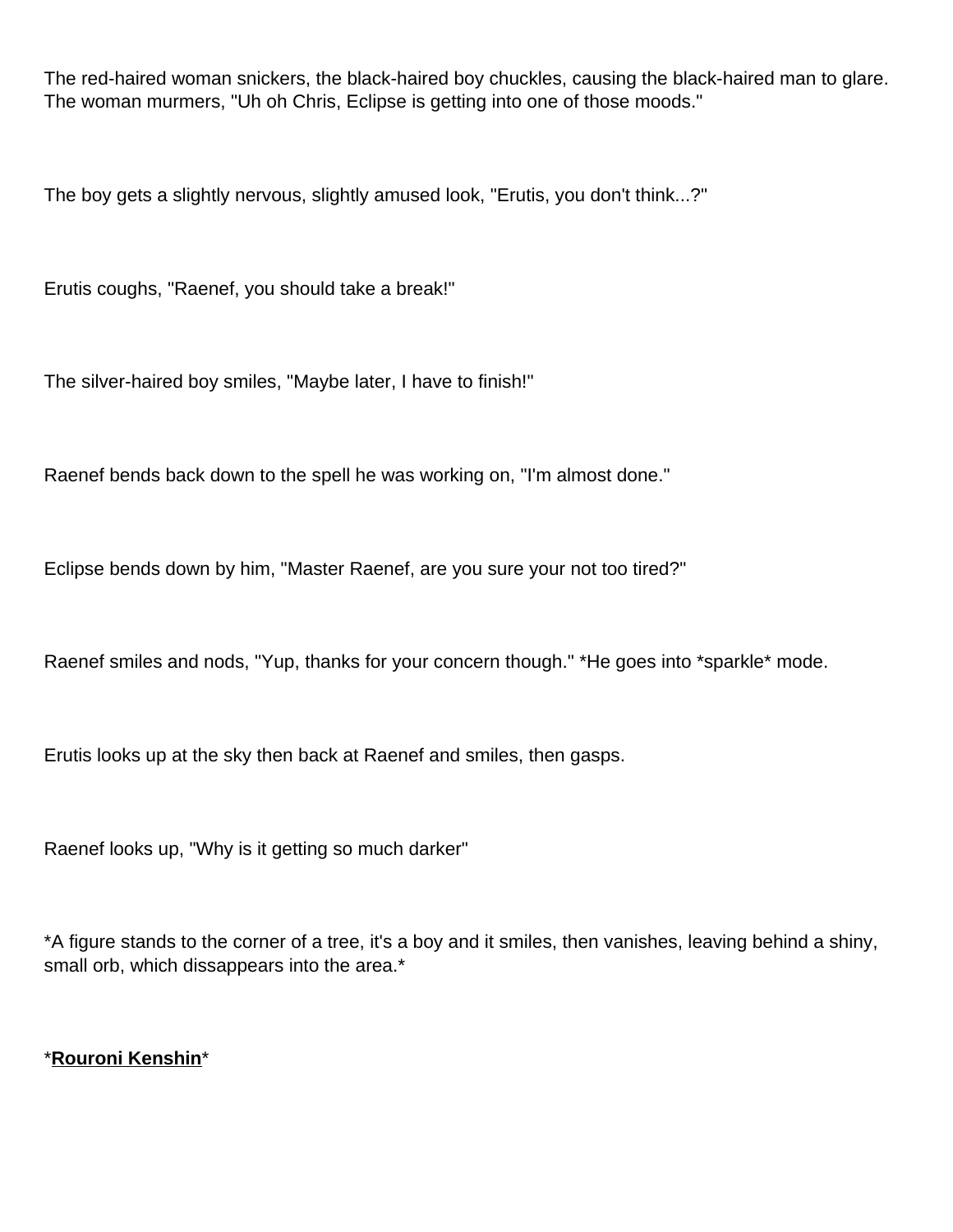\*A red-orange-haired man with a cross shaped scar on his cheek smiles and straightens, wiping sweat from his brow and stares up at the sun.\*

A girl with black hair runs up, "Kenshin, have you seen Sanoske or Yahiko?"

Kenshin looks at her thoughtfully and then shakes his head, "No, I can't say that I have Ms. Kaoru, not since this morning, that I haven't."

Kaoru squints, " Are you sure?" She leans closer to Kenshin.

\*Puts hands up defensively and does upside down U eyes, "Of course not Ms.Kaoru." His face becomes serious, "I hope they haven't gotten into trouble."

Kaoru looks at Kenshin in disbelief, "That's like hoping they'll suddenly get brains and become mature."

Kenshin smiles and sweatdrops, and laughs a little.

Kaoru looks far off into the distance, a worried expression on her face.

As a light flashes noone notices the small orb that appears and dissappears as quickly as it seeminly hadn't come.

\***Yu-Gi-Oh**\*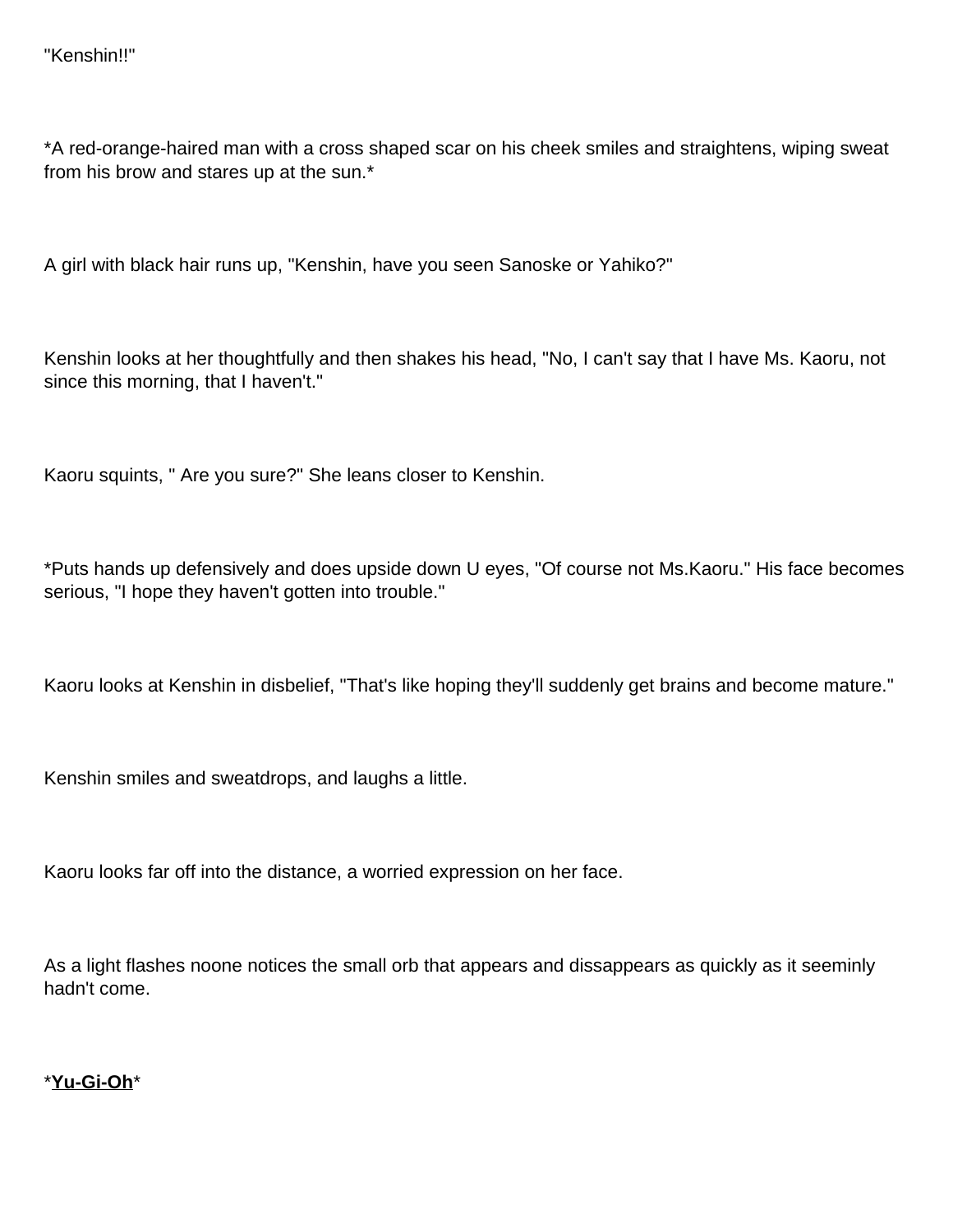A boy with spikey, yellow hair climbs into bed, his eyes sore from being up all night, staring at the millenium puzzle, hoping and longing for his companion to return.

He stares at the puzzle and suddenly his bedroom door bursts open revealing a teen with blonde hair, "Yugi! Come quick something's happening outside!"

Yugi's eyes bolt to the blonde, obviously getting over the scare of being jumped in on, he sits up, "What is it Joey?"

Joey shrugs, "I don't know, but Seto Kaiba is out and about, and Mokuba is up front looking for you."

Yugi takes this in rather simply and nods, "I'll be right there Joey." Joey runs down the hall and the stairs and Yugi begins swiftly putting on his clothes, he grabs his puzzle and starts to say Yami, but then remembers he is gone, and puts the puzzle on sadly. He runs down the stairs, putting on his shoes as he goes, and see's Mokuba, and Seto Kaiba. Joey is arguing with him, and a brown-haired teen is holding Joey back, "Lemme go Tristan!" "I wanna show this spoiled brat whats what."

Seto Kaiba laughs, his brown hair waving, beside him his little brother Mokuba's unusually long black hair stands, "A dog like you needs to learn to behave for his master."

Joey gets furious, "I'm not a dog, your the dog, you say you run your company, ha!" "Noone really respects you." For one of the first times, Joey had actually punched a blow with that one, not so much, but enough to catch Kaiba a little off guard, and he laughs, "I run the company, whether they respect me or not they know I'm boss."

Joey snickers, "Yeah, I bet." Yugi waves his hand, "Hey, calm down, what's the problem." Joey glares at Kaiba, "This guy is getting outta line." Seto rolls his eyes, "Not that problem you moron." Joey looks furious, "Whad'ya mean moron!?" \*Light flashes a shiny metallic ball appears and vanishes\*

## \***Vampire Game**\*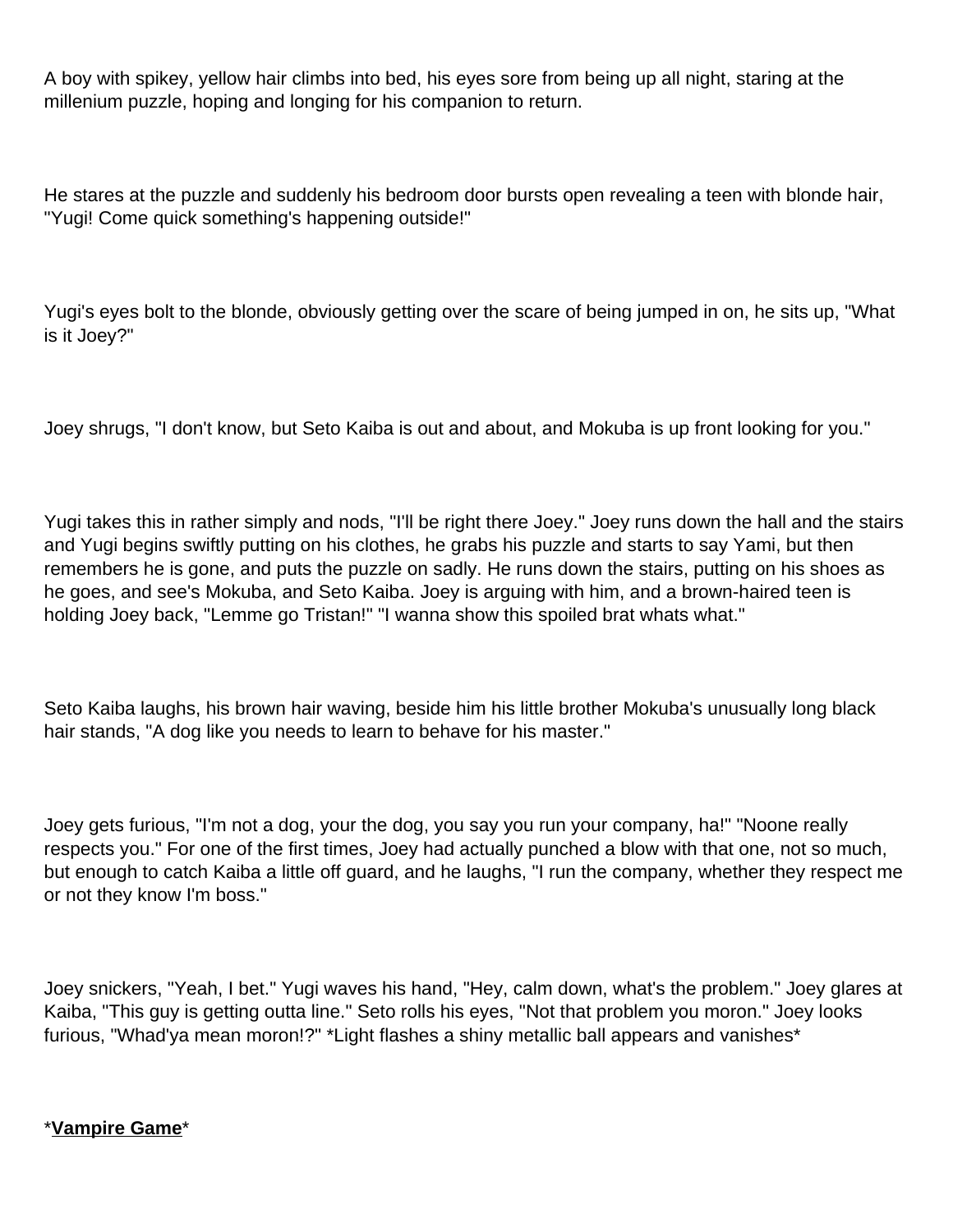"Duzie! Where are you?" A girl with long, straight black hair walks through the hall, looking both annoyed and bored, "Duzie, where are you?"

A small cat type creature sweatdrops, and walks out of another part of the hallway, "Mreeeeeow." "Duzie, there you are!" "Where have you been?" \*The cat transforms into a man with long pale hair and red eyes, "Around, is there a problem, Ishtar?"

Ishtar shakes her head, "Just bored." The man sweatdrops, "What, parading around as Duzell The Vampire King wasn't any fun for you?" Ishtar smiles slyly, "Oh come off it Duzie." Duzell rolls his eyes, not noticing a small silver ball that appears and dissappears.\*

\***Dragonball Z**\* An old woman sighs, a little boy with black hair laughs and runs around, another looks annoyed, "Quit being an idiot Goku, Pan make him stop."

Pan sighs, "Leave this old lady alone Vegeta." Vegeta scowls, Goku grins, "Aww come on Vegeta, have a little fun once in awhile." Vegeta raises an eyebrow, "That is not fun, not in anyway."

\*Meanwhile\* A man with black hair, looking very similar to the boy named Goku, smiles and stares at the sky, "What a nice day." Noone notices as a small silver ball appears and dissappears\*

\***Shaman King**\* A boy with black hair and headphones yawns and lies back in the grass, staring up at the sky peacefully. "YOH!!" Yoh bolts up, "A..Anna!" He coughs, "What a surprise."

Anna glares, "What do you mean what a surprise!?" "You should be in the house cleaning!" Yoh shudders, "Come on Anna, it's a great day, we should just relax." Anna gets her scary on, "YOH!!!!!!!!!!!!!!!" Yoh bolts up, not noticing a small silver orb that appears and dissappears.\*

\***Tenchi**\* A woman with purple hair and an obnoxious voice yells, "Ryoko, get in here!" A woman with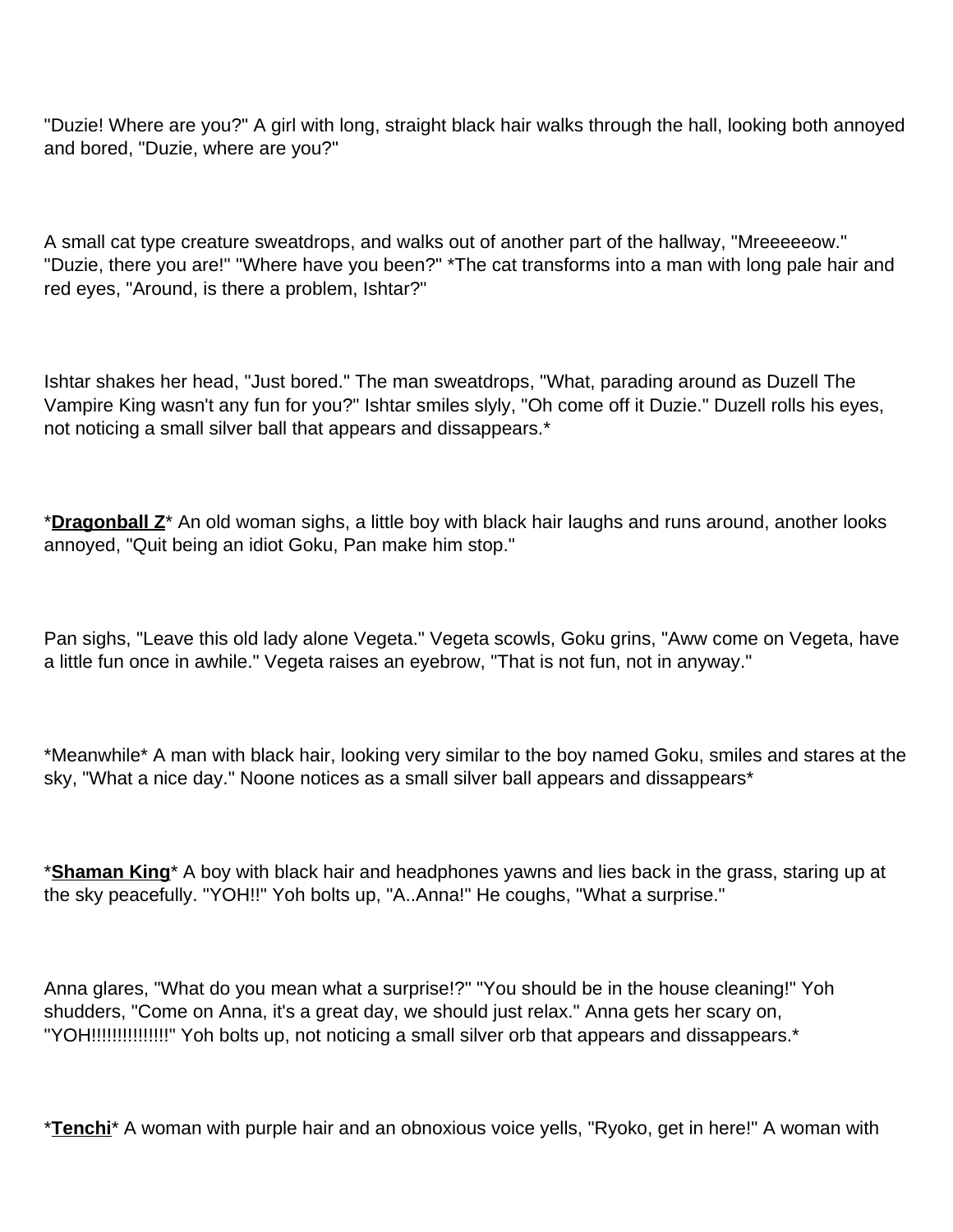silver hair floats out boredly, "Yeah, yeah, what is it now Ayeka?" Ayeka glares, "Don't play coy with me Ryoko, you stole my hair brush!"

Ryoko rolls her eyes, "Don't be stupid, I don't want anything to do with your lice infested hairbrush." Ayeka screeches, "Your lying!"

A girl with blue pigtails walks in, "Calm down Ayeka!" "I had to use your brush this morning." Ryoko nods, "See, thank you Sasami, you owe me an apology Ayeka." Ayeka turns her head, "I owe you no such thing."

Ryoko scoffs, "You owe me many such things." \*Noone notices as a small silver ball appears and dissappears\*

\***One Piece**\* A boy with black hair and a straw hat yawns, "It feels like we've been out here forever Zolo." Zolo stretches, "That's kind of the pirate's life Luffy." "Well I can't wait to get to the Grand Line." Zolo sighs, "We are a long time away from that Luffy." Luffy shrugs, "We'll get there eventually, and I'm gonna be the King of the Pirates!" Zolo laughs, "Yeah, yeah, keep your shorts on." Luffy grins, "Watch out Grand Line!" "Here comes Monkey D. Luffy!" "The Pirate King!" \*neither of them notice as a small grey orb appears and dissappears\*

\***Sailor Moon**\* A girl with blonde pigtails begins shoving mass amounts of sweets into her mouth, a girl with blue hair rolls her eyes, "You should be cramming for school instead of cramming your face."

The girl swallows, "Aww have a heart Amy, I hate school." A girl with long, red hair sighs, "You'll never learn."

The girl with pigtails shoves another confection in her mouth, making her speech weird, "Je..s.e....Raye....f....yo...r...go...n...a." She coughs and swallows, "Whoa, bigger bite than I thought." Raye and Amy sweat drop\* \*Noone notices a small silver ball appear and dissappear\*

\***Immortal Rain**\* A man with long white hair stares into the sun, beside him a girl with short hair and a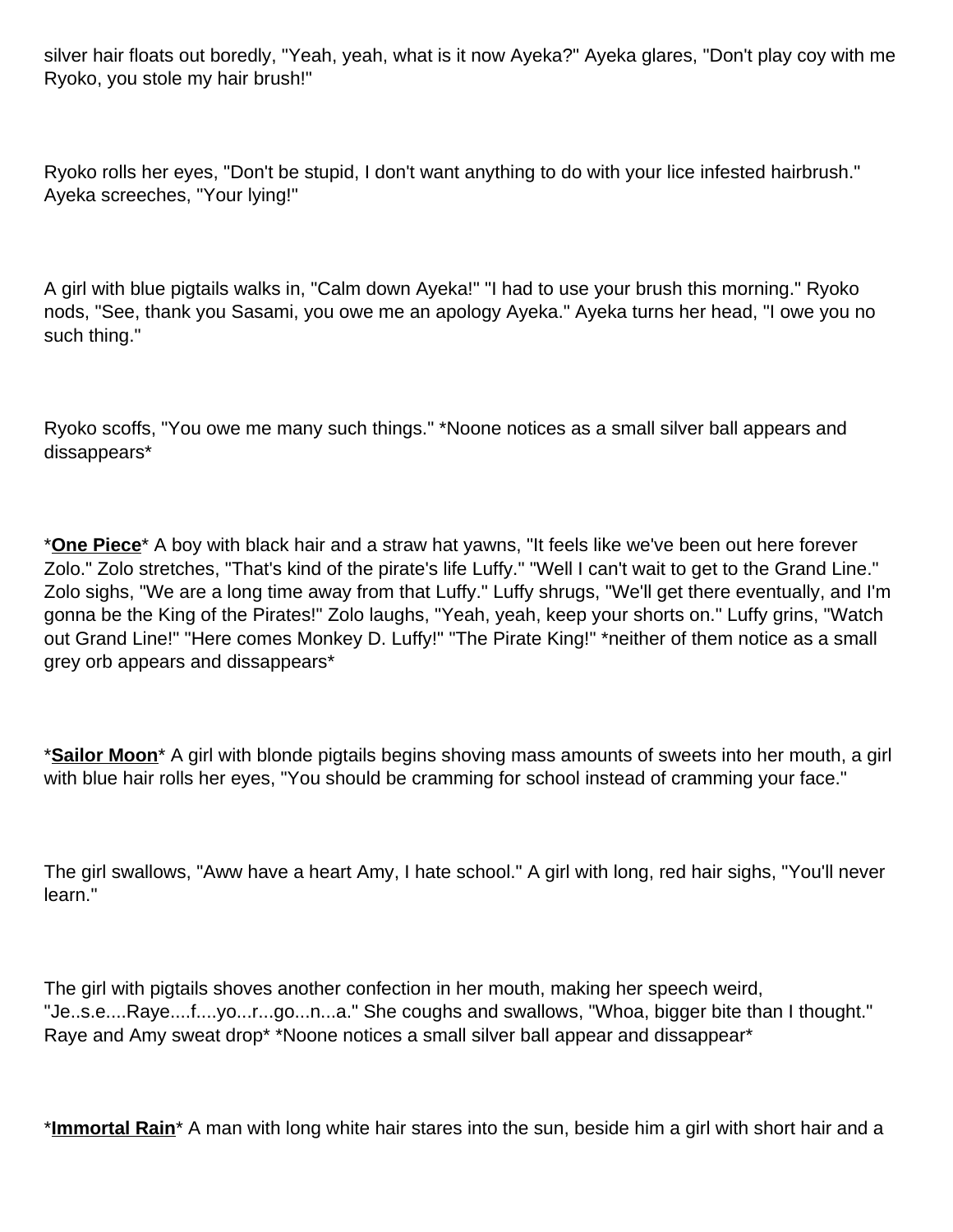scythe pauses, "Is something wrong Rain?" Rain shakes his head, "Nothing Machika, just a little tired." Machika looks around, "I don't see any sign of life anywhere."

Rain nods, "We're probably pretty far from the nearest town, looks like we have to keep going."

Machika sighs, "Oh gee great." They continue walking, neither noticing a small grey orb as it appears and dissappears\*

\***Sonic X**\* A blue hedgehog yawns and stretches out, "I'm gonna go to bed, night Chris, night Tails." Tails, a tan little animal waves, "Goodnight." Chris, a human boy nods, "Goodnight Sonic."

Sonic nods and gives his infamous thumbs up sign and heads to bed."

\*As he makes his way to bed, noone notices a shiny silver orb that appears and dissappears\*

\***Fushigi Yugi**\* A girl with black hair smiles and crams her mouth with food, a man with spikey hair looks on, "Do you ever get full Miaka?" The girl chokes out, "Sometimes Tasuki."

Tasuki sweatdrops, a boy?girl? walks in, "Jeese Miaka, you sure can eat." Tasuki turns, "Nuriko, I think that Miaka is some sort of lower being." Miaka waves her fist, "Hey!" Nuriko nods, "Yup, definately."

A boy appears with a scar on his face, "Now, now, be nice, that's very mean of you!"

Miaka jumps on the boy and hugs him, "Thank you Chichiri!"

Chichiri smiles, "No problem."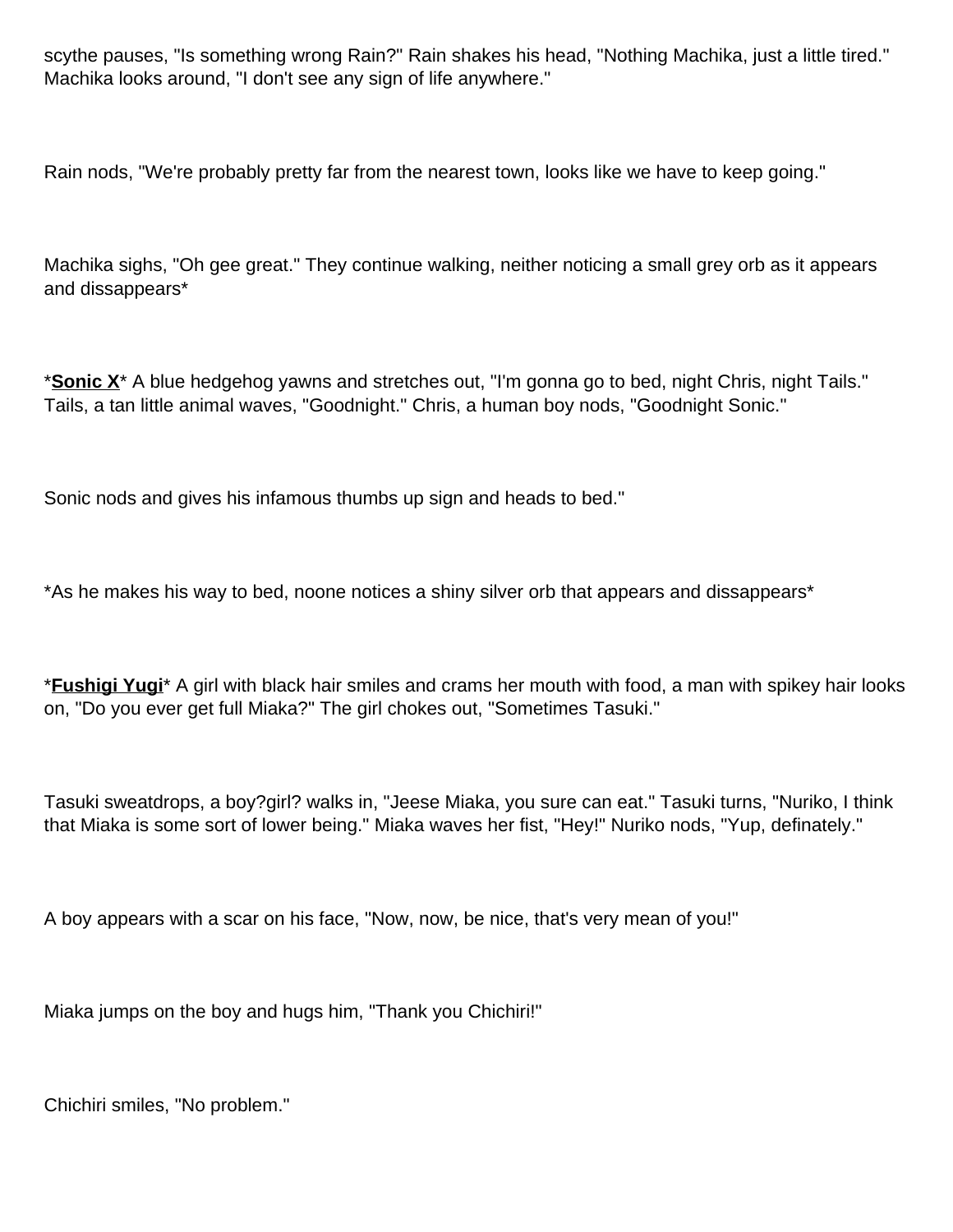\*Noone notices a small silver ball appear and dissappear\*

\***Ceres Celestial Legend**\* "Knock it off Yuhi!" Yuhi glares, "Toya is trouble, you should just forget about him Aya." Aya rolls her eyes, "It's none of your business!" Yuhi glares harder, "Of course it's my business!"

An old woman walks in, "Oh dear, is this a lover's quarrel?" "How sweet." Aya and Yuhi yell, "IT IS NOT A LOVER'S QUARREL MRS.Q!"

Mrs.Q nods, "Sure, sure, young love is so sweet." Aya and Yuhi yell in unison, "WE'RE NOT IN LOVE!"

\*Yuhi and Aya stare at each other for a moment and turn away sticking their tongues out. Noone notices a small silver orb appear and dissappear\*

\***Inuyasha**\* A teen with long, silvery hair straightens up, putting his sword into it's sheathe. A girl with black hair picks up a glowing jewel fragment, "I found it Inuyasha." A man in monk's robes kneels down, "Do you think that was a demon of Naraku?"

Inuyasha sighs, "I don't know Miroku, it did have a shard of the jewel."

A woman with a large boomerang stands by an enormous cat demon, which becomes tiny and curls up, "Good job Kilala, just rest now." Miroku turns to the woman, "Are you alright Sango?" "Perhaps I should check you for wounds." Sango glares and sweatdrops, "I'm fine you lecher monk." Miroku grins a bit, "Heh, well than all is well."

Inuyasha shakes his head, "I don't know, something doesn't feel right."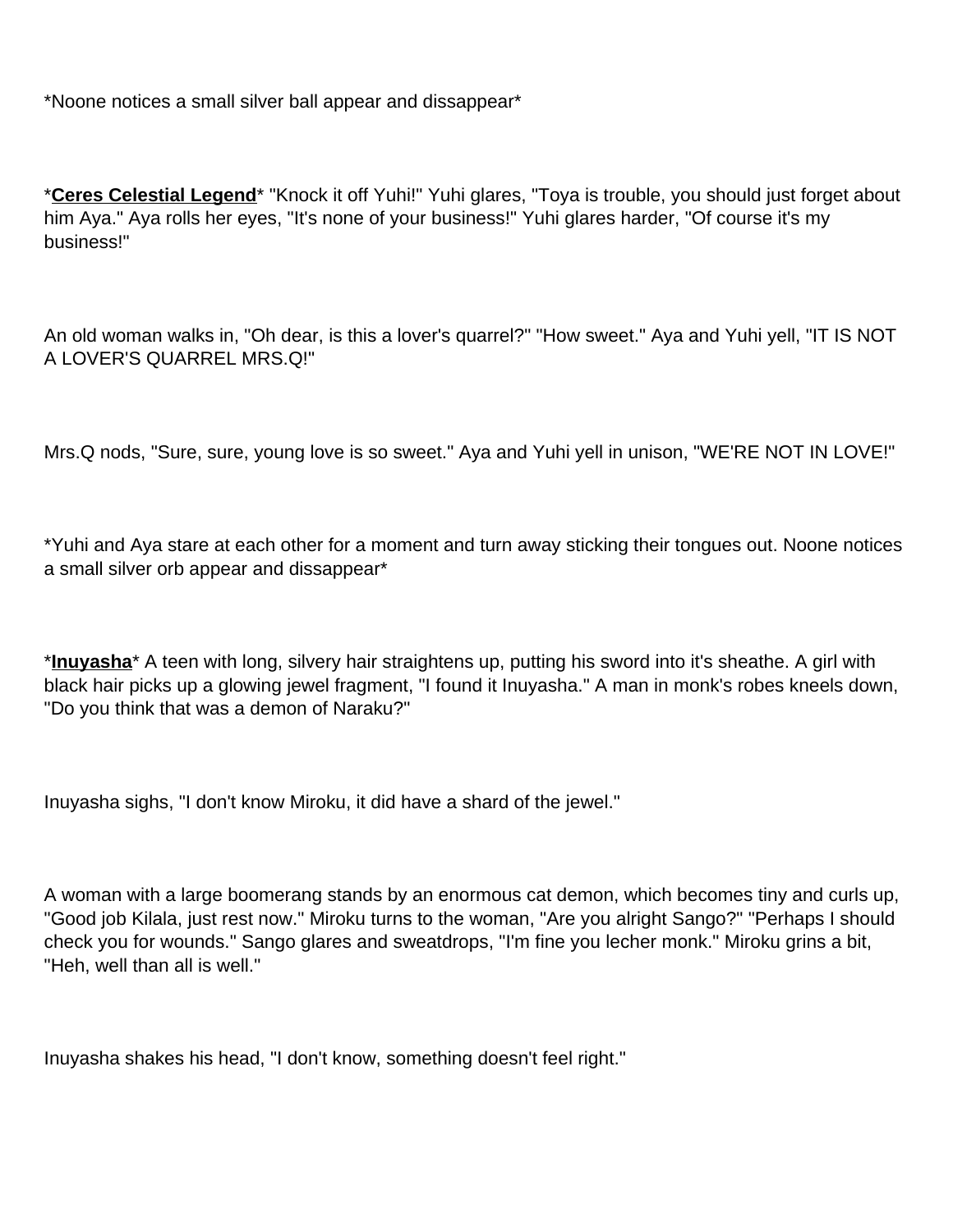The girl who found the jewel looks around, "What's wrong Inuyasha?" "I don't sense anything."

Inuyasha looks around, "It's not like that Kagome, it just feels wrong."

\*Noone notices a small silver orb appear and dissapper\*

\***Ranma 1/2**\* A boy with black hair sighs, "What is it now Akane?" Akane glares, "Why wern't you at school today, Ranma?" Ranma sighs, "I don't feel well, leave me alone." Akane glares harder, "I hope you are, you liar."

She walks away, leaving Ranma to his own devices, he sighs, "I really don't feel good."

\*He looks out the window, and his eyes shut and he falls back to sleep, not noticing a small grey ball that appears and dissappears\*

\***Alice 19th**\* A girl with brown hair stands and stares out the window, a boy walks behind her, "What's wrong Alice?" Alice turns, "Hi Trey, and oh, nothing." A boy with black hair walks up, "Hey." Trey turns, "Oh, hello Kyou, what are you doing here?"

Kyou ignores him, "Chris wants us in the meeting room."

Alice nods, "Okay, I'll be there in a second."

Try nods as well, "Same here."

Kyou shakes his head and pulls Trey away, "Not a chance."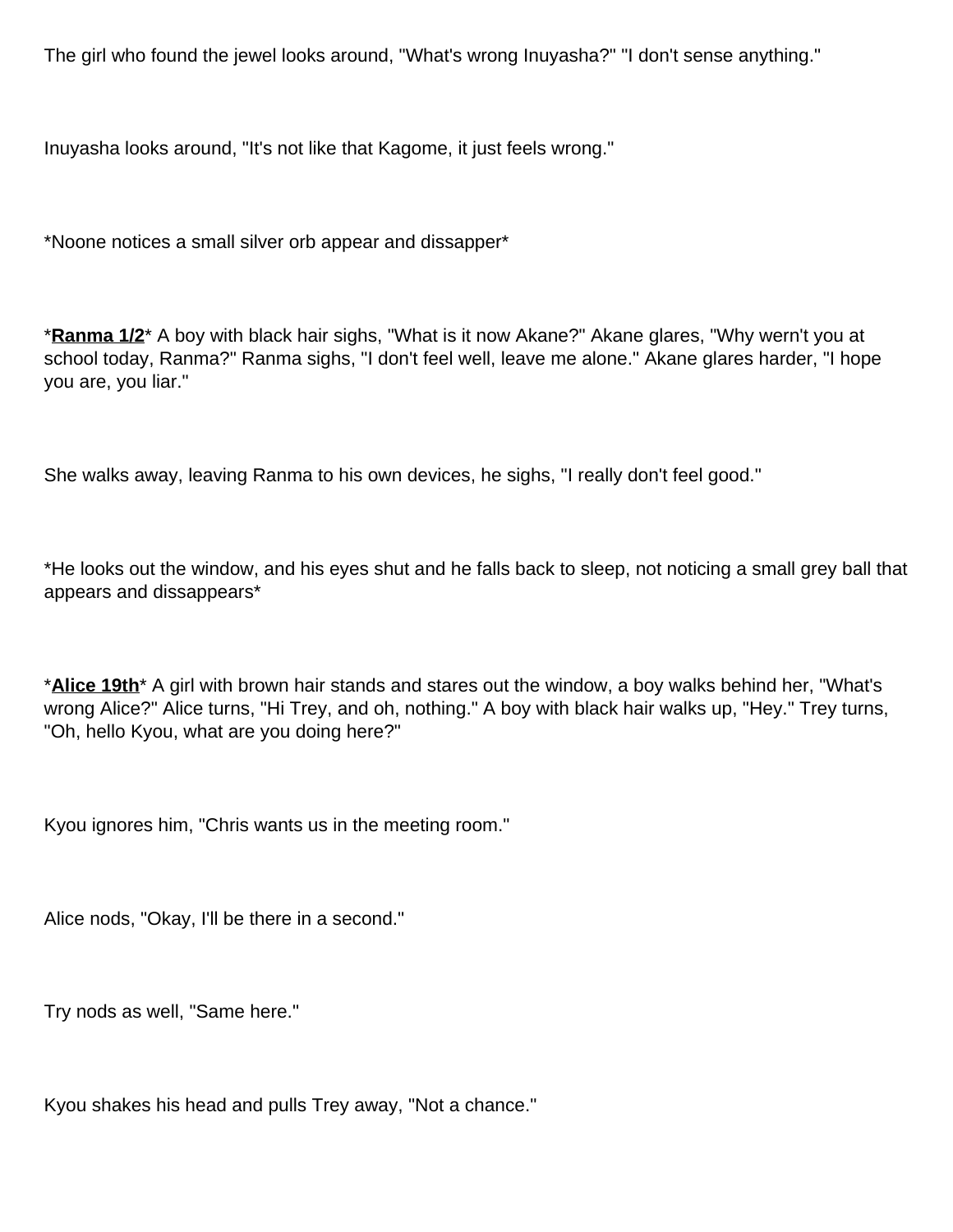Trey flails, "Hey!"

\*Alice stares for a moment and walks away, a small silver orb appearing and dissappearing unoticed.\*

\***Chobits**\* A girl with long silvery hair smiles and twirls, her dress flowing. She smiles looking in the mirror, she dances around.

She smiles and sits down looking at a book, she murmers, "Chi."

Her other self embraces her, "Yes, Chi." She dissappears again.

\*Chi smiles and stares at the book happily, not noticing a small silver orb that appears and dissappears\*

\***Zatch Bell**\* A small boy with yellow hair smiles and laughs, "Wheeee!" "Come on Kyo!" "Come play!" Kyo shakes his head, his black hair shifting slightly, "No way Zatch, I'm staying right here." Zatch runs around, "Wahoo!"

Kyo rolls his eyes and continues reading his book, Zatch just keeps playing.

\*Neither notice a small silver orb appear and dissappear\*

\***CardCaptors**\* A girl with brown hair smiles and chases after a black-haired girl on roller skates, "I'm gonna catch you Madison!" Madison laughs, "In your dreams Sakura!" A small yellow teddy-ish thing with wings floats watching, "Who do you think's gonna win Li?"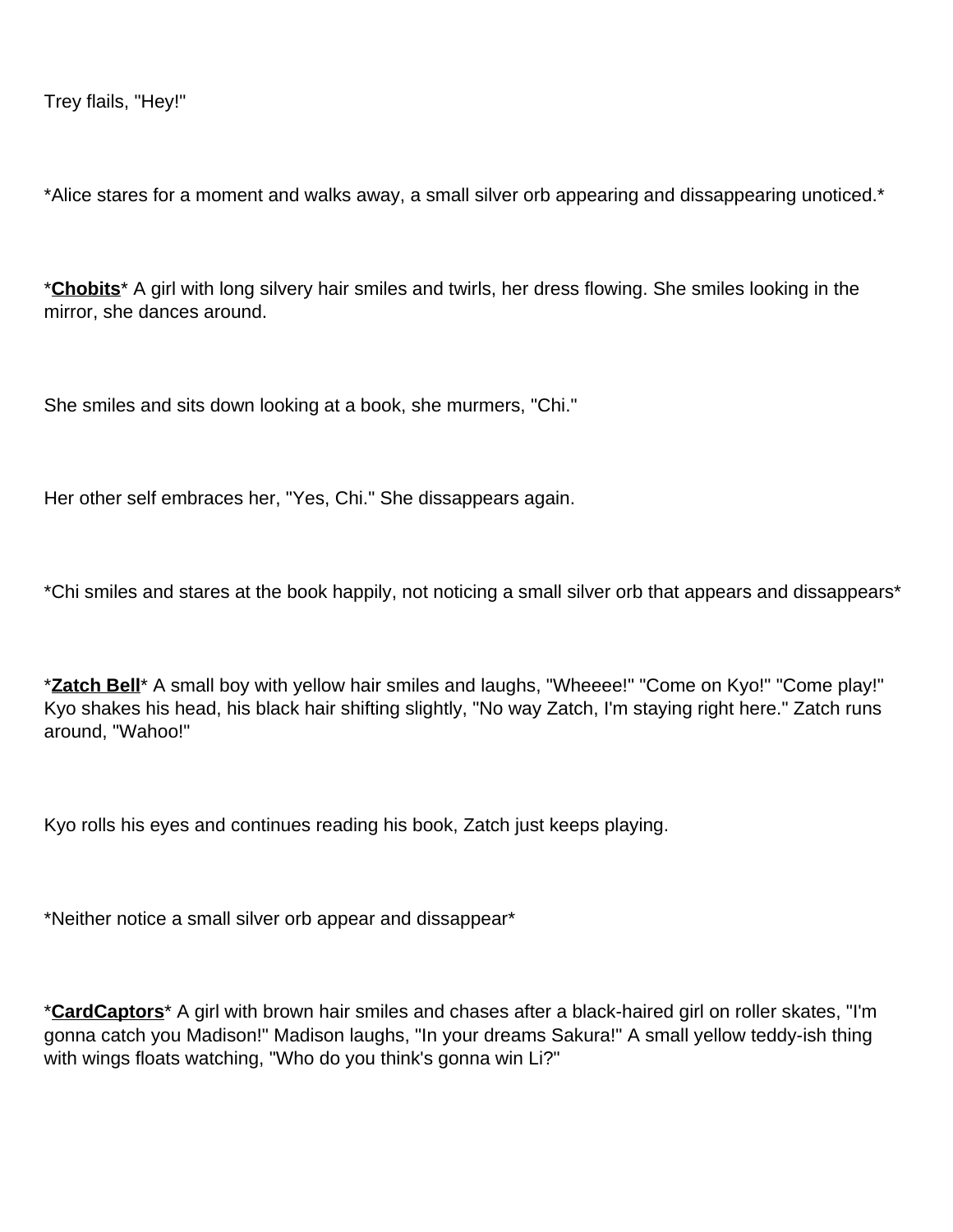A boy with brown hair shrugs, "I don't know Kero, why does it matter?"

Kero shrugs mockingly, "Oh, I don't know."

Li glares, "Are you making fun of me?"

Keor tilts his head, "If I'm pretending to be you to make fun of you, as you it's more like your making fun of yourself."

Li rolls his eyes, and suddenly gets knocked over by Sakura, her lips press against his in a kiss that lasts for about ten-seconds and she lifts up blushing.

Everyone stares, Sakura tries to stand, "Li, I'm so sorry, I tripped."

Li blushes, matching Sakura's scarlet face, "No problem."

\*Noone notices a small silver orb appear and dissappear\*

#### \***Godchild**\*

A mature looking teen with mysterious and handsome features sighs looking up from his poisons he was working with, "Riff, where is Mary?"

Riff shrugs, "I believe she's in her room, Cain."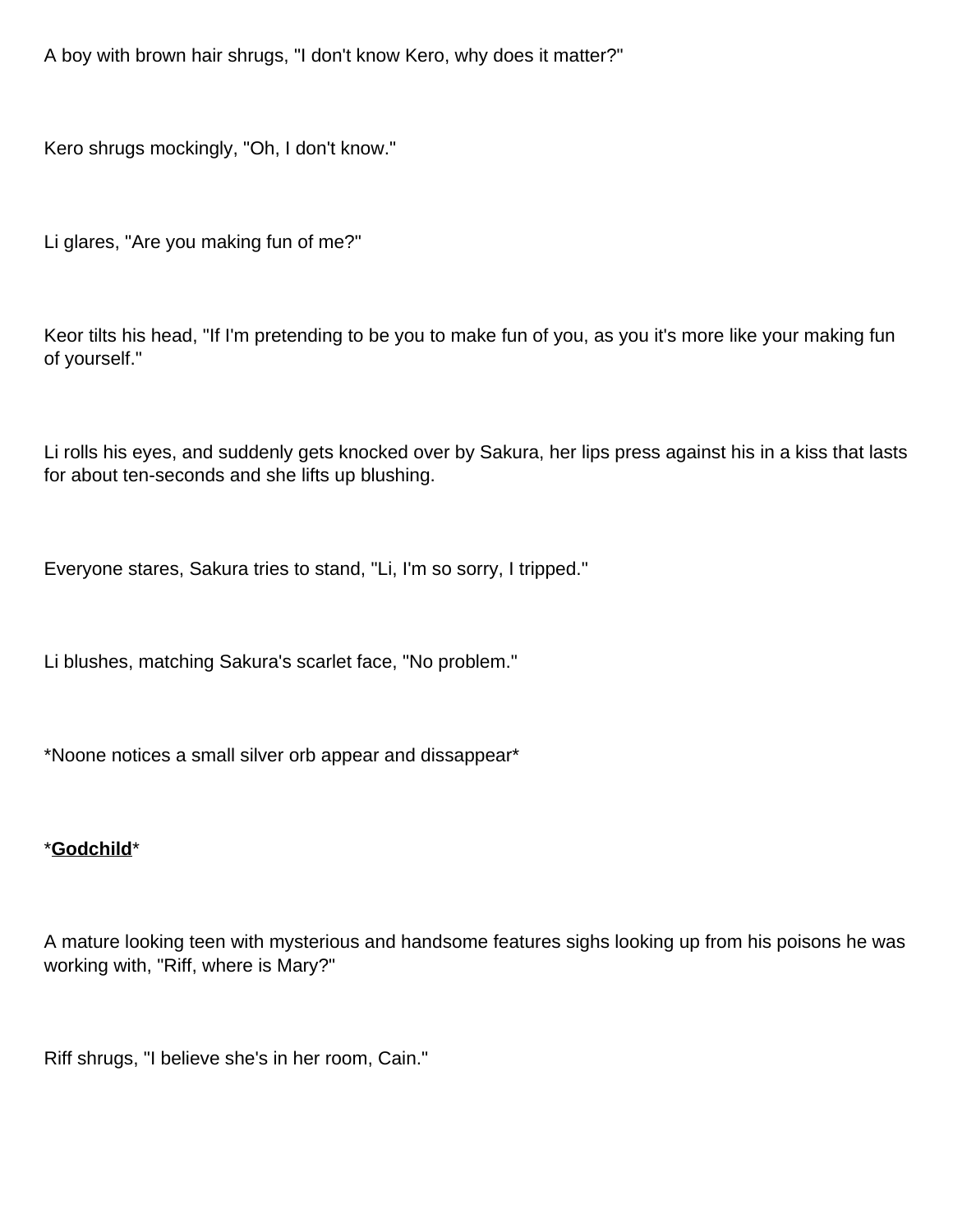Cain stares for a moment, then stands, "Come let's find her."

They don't notice a small silver sphere appear and disappear.

### \***Kaze Hikaru**\*

"Okita!" Calls a boy with black hair tied into a pony, head shaved at the top, another boy with his hair in a pony but unshaved smiles, "Yes, Kamiya?"

Kamiya frowns, "When are we going to actually do something?"

Okita laughs, "Well I guess it's okay since you a girl but still..."

Kamiya turns bright red and covers Okita's mouth, "Don't say that outloud! Anyway that isn't what I meant!"

Okita blushes slightly and grins, "Oh, eh, hehe, my mistake."

Kamiya rolls her eyes, "That's not funny." OKita grins broader.

They don't notice a small silver ball appear and disappear.

## \***Absolute Boyfriend**\*

"Riiko, what would you like to do today?"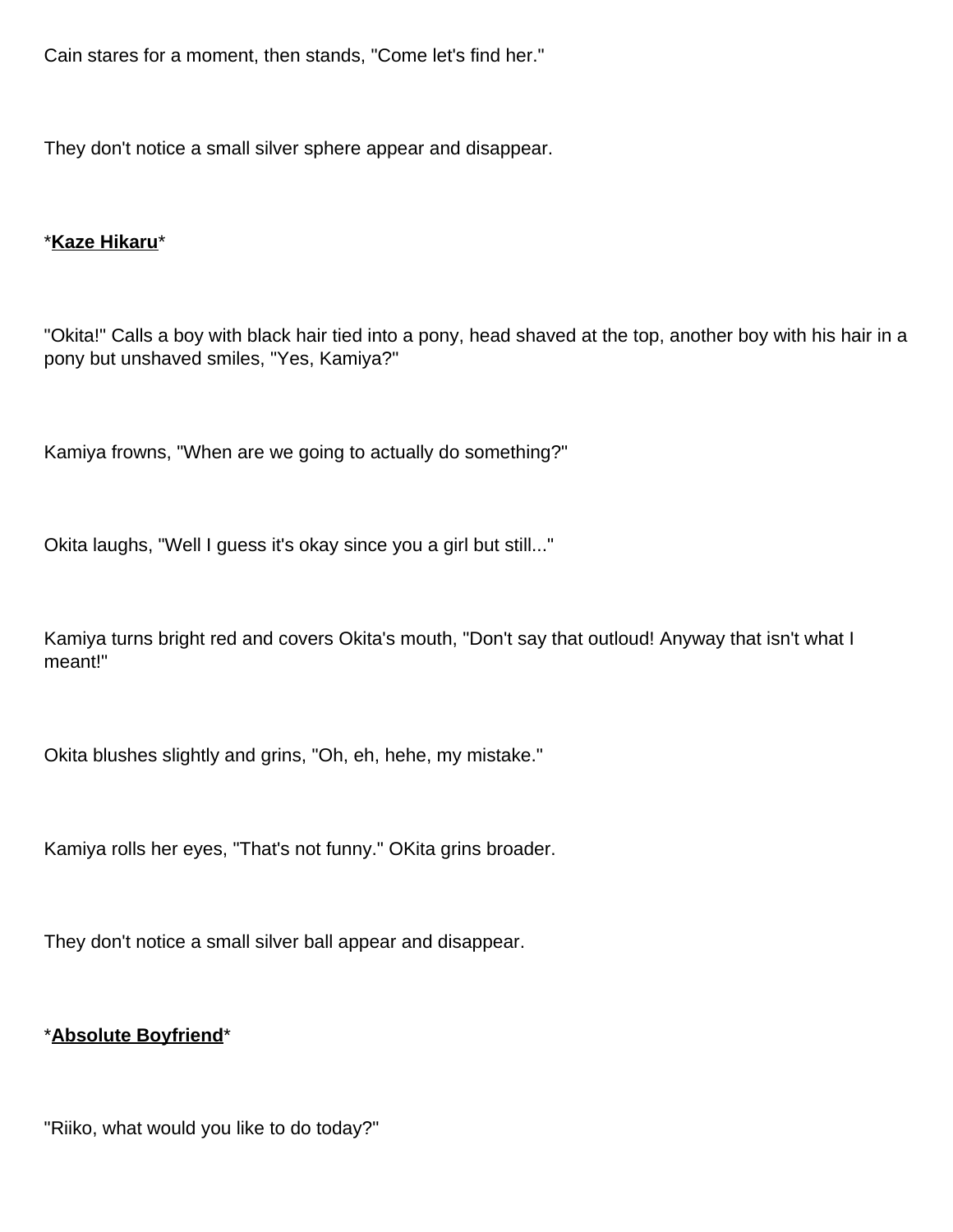A cute girl with hair to her shoulders yawns, "I'm tired."

An extremely sexzy guy with hair spiking down to his ears smiles, "Well let's sleep then."

Riiko wakes up instantly, "...Um...let's see how about a movie?"

The boy smiles, "Great!"

Riiko exhales, "So, what do you want to see Night?"

Night tilts his head, "I don't know."

Neither of them notice a small silver orb appear and disappear.

\***Beyblade**\* A boy with black hair pulls a launch out and a spinning-top is released, "Let it rip!" The other boy grins, "Go Dranzer!" His hair is a silver and grey color, "Are you ready to loose Tyson?" The black-haired boy laughs, "You wish Kai."

A girl with brown-hair watches, "Who do you think will win Kenny?"

A boy with brown- hair and glasses types furiously into his computer, "It's hard to say Hillary, they are both pretty evenly matched."

A boy with blonde-hair nods, "What do you think Ray?"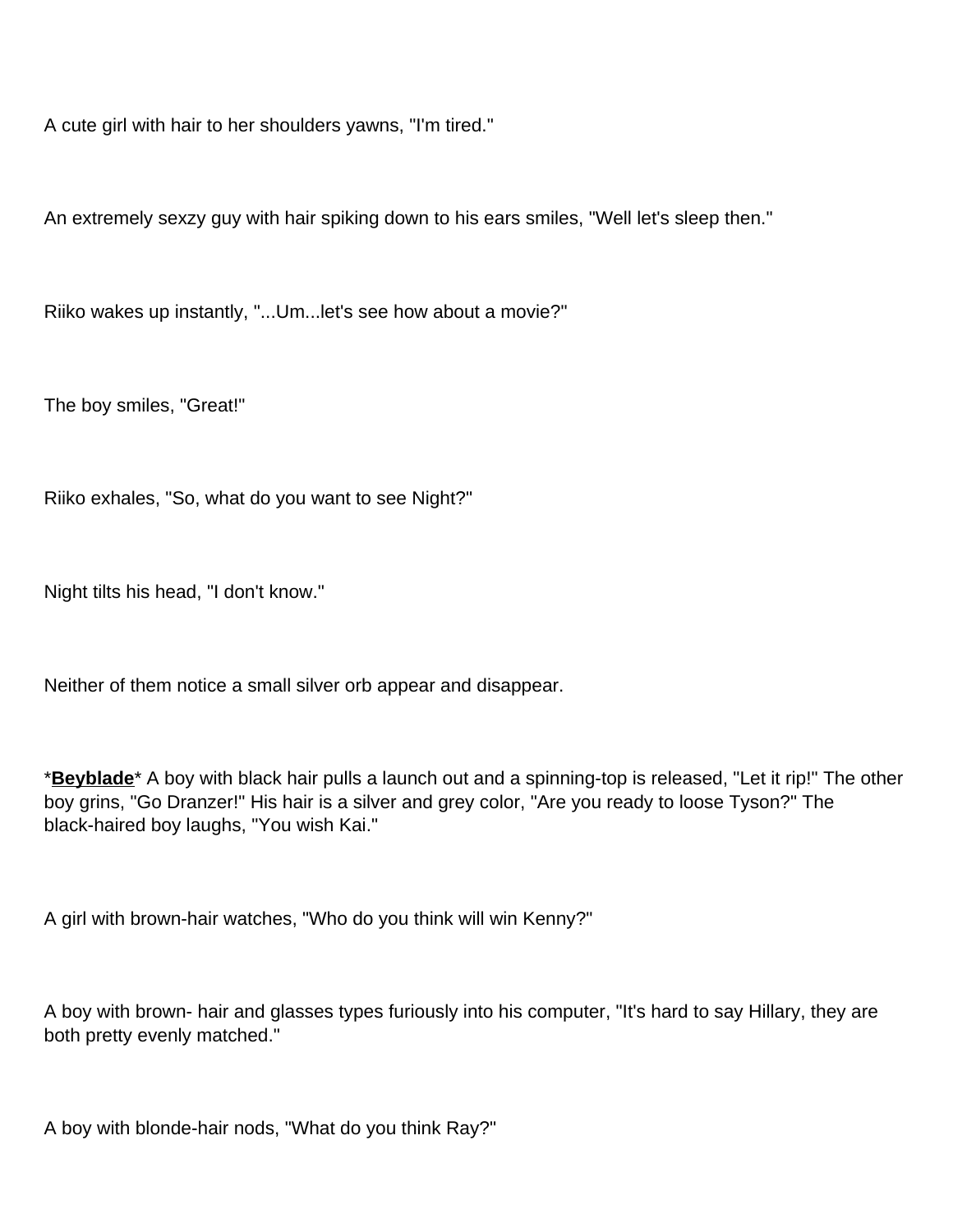A boy with long black hair pulled back into a long cloth, shrugs, "Kenny is right Max, this is a tough call."

Tyson yells, "Go Dragoon!" Kai yells, "Go Dranzer!" Two enormous bit-beasts erupt from the beyblades, looming omniously.

\*Noone notices the small silver orb that appears and dissappears\*

\***Trigun**\* A man with spikey yellow hair smiles, "Ah, what a lovely day!" "Everything is shining and happy and peaceful!" He twirls around, "So beautiful."

A girl with long-brown hair nods agreement, "It really is a nice day Mr. Vash."

Vash laughs, "What a great day!"

A black-haired man and a black-haired woman roll their eyes, "Right."

They turn to each other and look annoyed and turn away.

\*Noone notices a small orb appear and dissappear\*

#### \***Naruto**\*

A boy with a headband and spikey hair flips up, "Can't catch me Sasuke!" A boy with black-hair rolls his eyes, "Noone wants to catch you Naruto, not without wanting to kill you anyway."